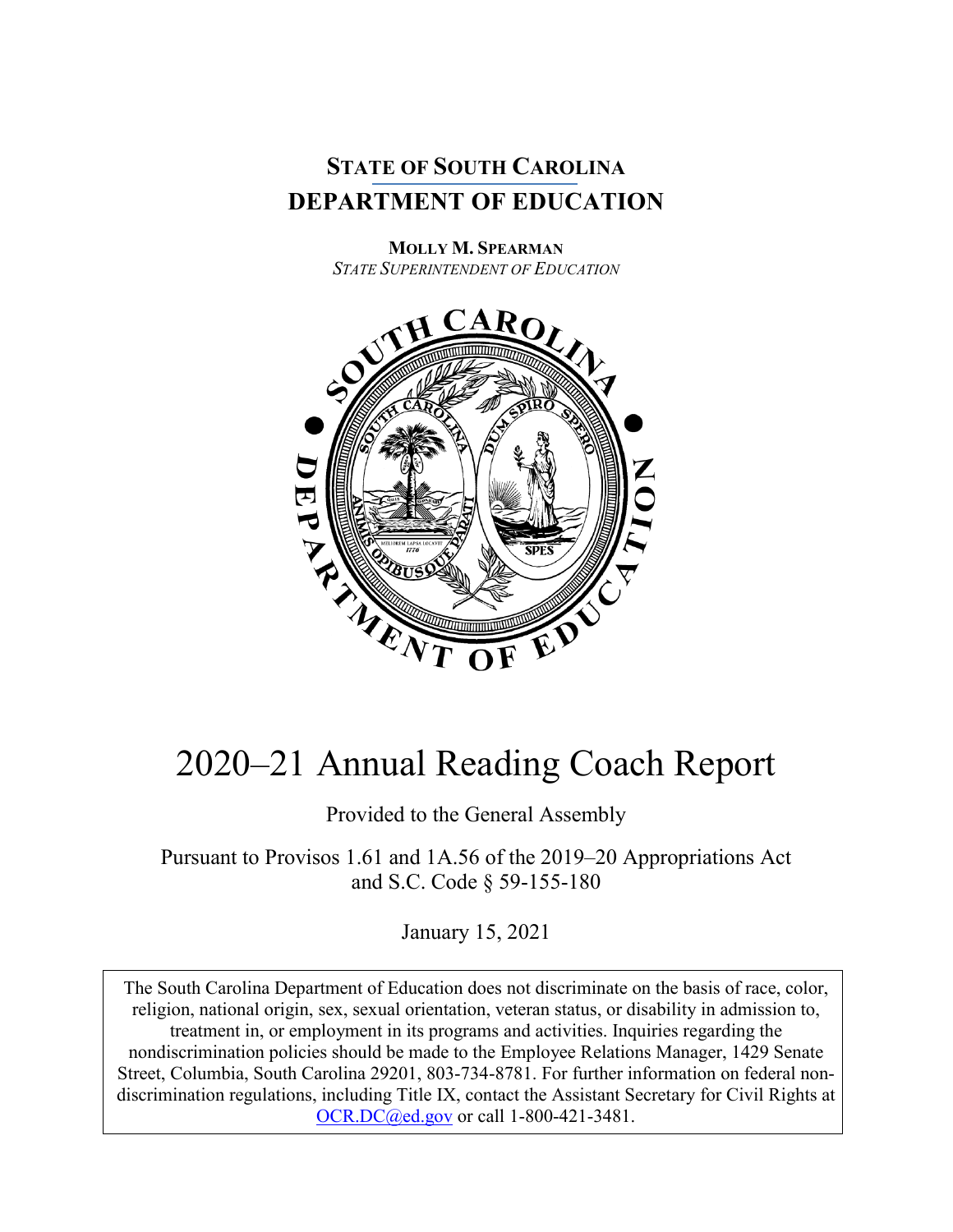# **Contents**

| Appendix B: Proviso 1.61 (SDE: Reading/Literacy Coaches) and Proviso 1A.56 (SDE-EIA: |
|--------------------------------------------------------------------------------------|
|                                                                                      |
| Appendix D: Number of Coaches by District and School Level, 2020–21  17              |
|                                                                                      |
|                                                                                      |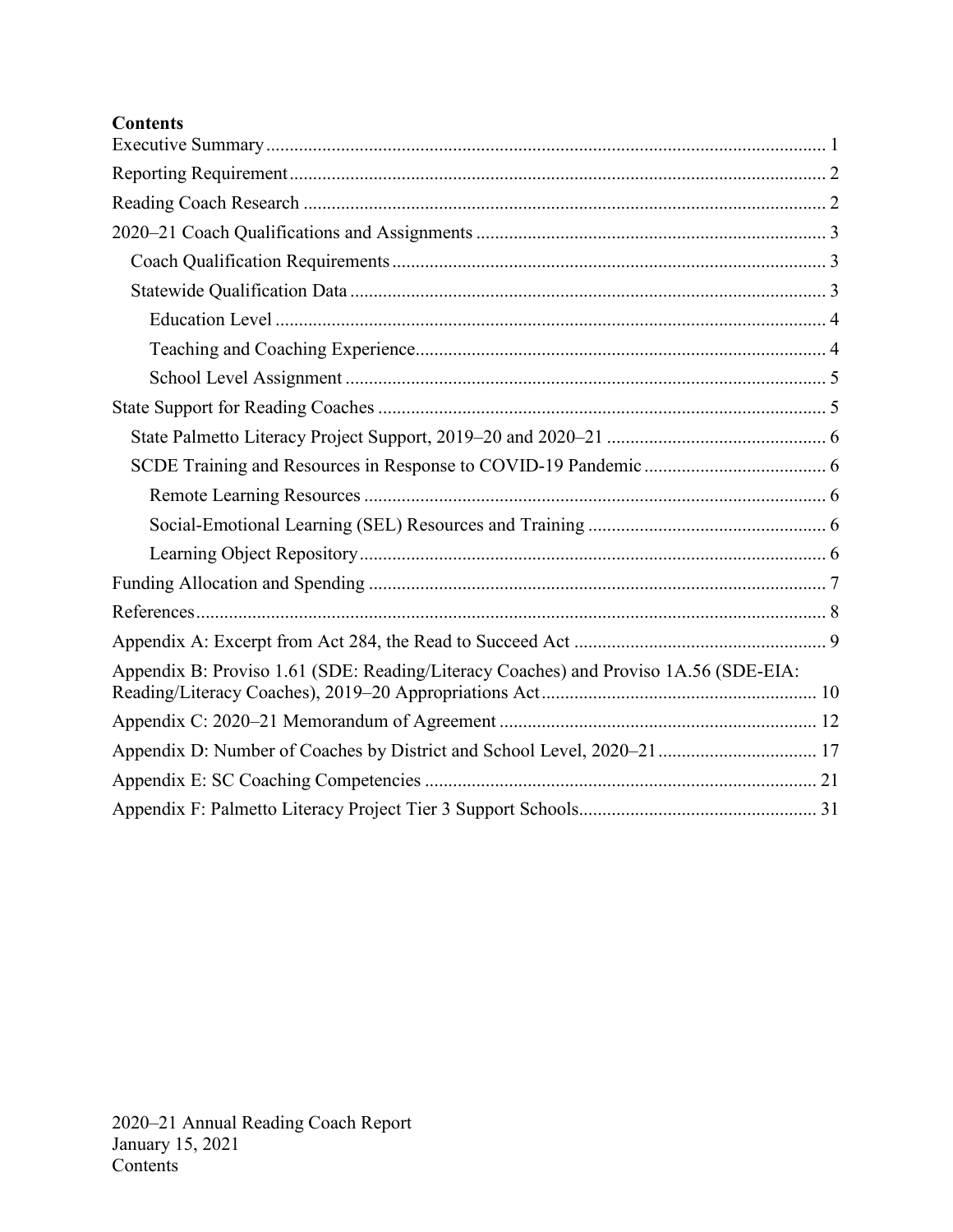### <span id="page-2-0"></span>**Executive Summary**

In 2014, Governor Nikki Haley signed Act 284, the Read to Succeed (R2S) Act, into law. The South Carolina legislature designed Read to Succeed with the intention of increasing the number of students statewide who can proficiently read and comprehend grade-level text, particularly in the early grades.

A core component of the Read to Succeed Act is the inclusion of school-based reading/literacy coaches. Reading coaches support teachers by providing ongoing professional development on best instructional practices in order to improve student achievement in literacy, and also work in classrooms alongside teachers to support all students. Coaches receive regular virtual and faceto-face professional development from regionally-assigned Literacy Specialists through professional learning opportunities (PLOs) and site visits. Literacy Specialists also work directly with coaches and teachers in classrooms at Palmetto Literacy Project Tier 3 schools to analyze data and problem-solve, and help coaches facilitate professional learning labs for educators.

This year, 699 state-funded reading coaches were placed in districts and charter schools across the state. Coaches' core responsibilities are teacher-focused: each week, they assist teachers with developing high-quality lesson plans, making adjustments to instruction, and analyzing student data. Coaches have also adapted their support to meet teachers' needs during the COVID-19 related closures in March 2020 and school re-openings in the fall of 2021.

The following report includes statewide coach qualification data, funding allocations for 2020– 21, information on reading coach responsibilities, and school-level placements by district.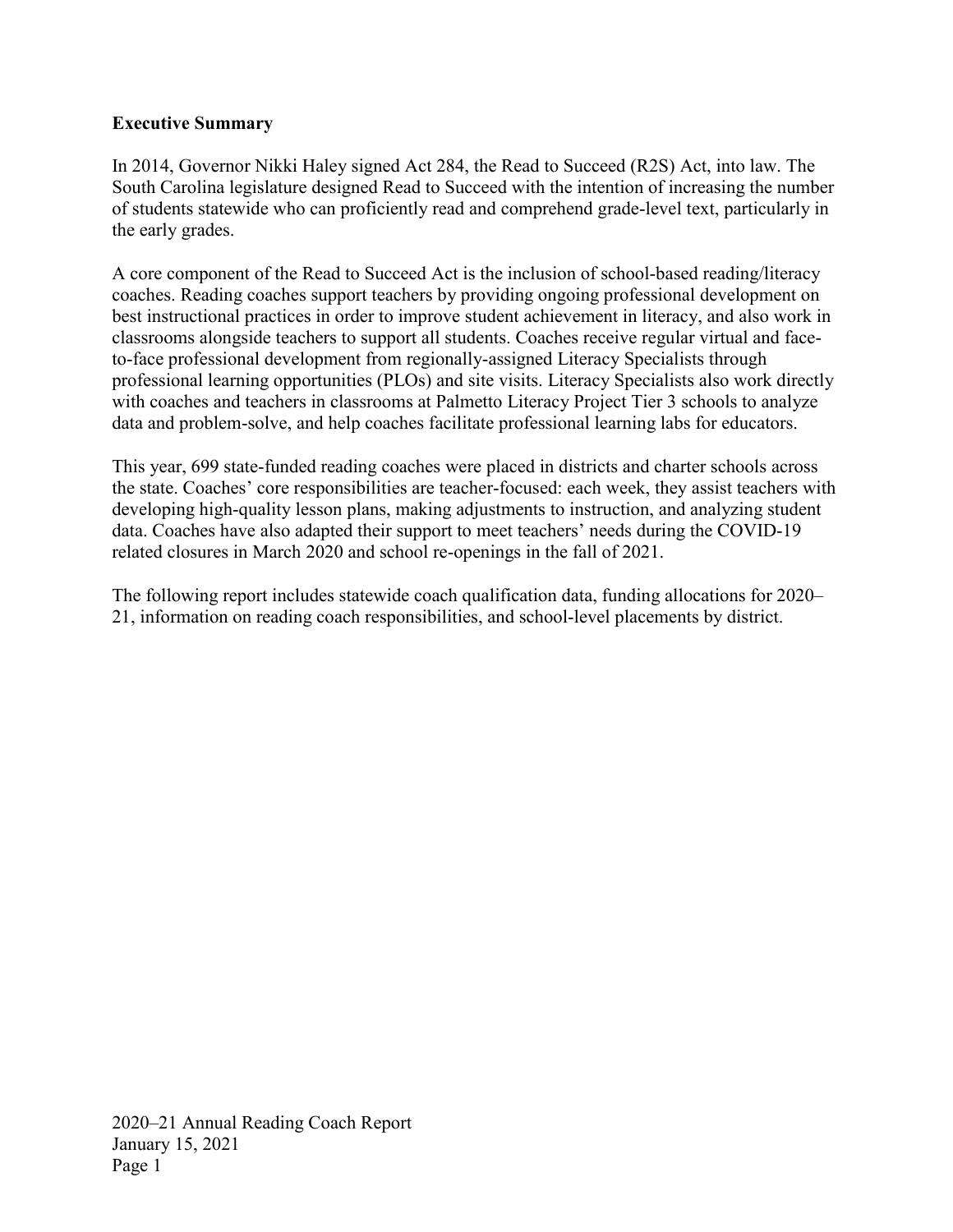## <span id="page-3-0"></span>**Reporting Requirement**

According to SC Code 59-155-180, the reading coach shall:

- (a) model effective instructional strategies for teachers by working weekly with students in whole, and small groups, or individually;
- (b) facilitate study groups;
- (c) train teachers in data analysis and using data to differentiate instruction;
- (d) coaching and mentoring colleagues;
- (e) work with teachers to ensure that research-based reading programs are implemented with fidelity;
- (f) work with all teachers (including content area and elective areas) at the school they serve, and help prioritize time for those teachers, activities, and roles that will have the greatest impact on student achievement, namely coaching and mentoring in the classrooms; and
- (g) help lead and support reading leadership teams.

Funding and further guidance for the state's reading coach program is provided in Provisos 1.61 and [1](#page-3-2)A.56 of the 2019–20 Appropriations Act (see Appendix  $B$ )<sup>1</sup>. Under the provisos, districts with schools receiving state funding for reading/literacy coaches are required to report to the South Carolina Department of Education (SCDE) the name and qualifications of the funded reading/literacy coaches, the schools in which coaches are assigned, and specific amounts and uses of proviso funds.

Using data reported by the school districts, the SCDE is required to report to the General Assembly by January 15th of the current fiscal year on the hiring of and assignment of reading/literacy coaches. The SCDE must also report the amount of unspent or unallocated funds that will be used for Summer Reading Camps.

# <span id="page-3-1"></span>**Reading Coach Research**

Reading coaches directly benefit the most important factor in a classroom: the teacher. Research suggests that school-based reading coaches impact students by improving the level of literacy instruction given by teachers (Bright and Hensley, 2010). The National Academy of Education (2008) provides evidence that professional development, coaching, and mentoring can improve instruction and promote the retention of highly effective teachers.

Additionally, the Annenberg Foundation for Education Reform (2004) released a comprehensive study detailing the core benefits of coaching. These findings suggest that coaching:

- Promotes positive cultural change within a school;
- Increases teachers' use of data to inform practice;
- Promotes the implementation of learning; and
- Supports collective leadership across a school system.

2020–21 Annual Reading Coach Report

January 15, 2021

<span id="page-3-2"></span><sup>&</sup>lt;sup>1</sup> The 2019–20 provisos are still in effect for the 2020–21 school year.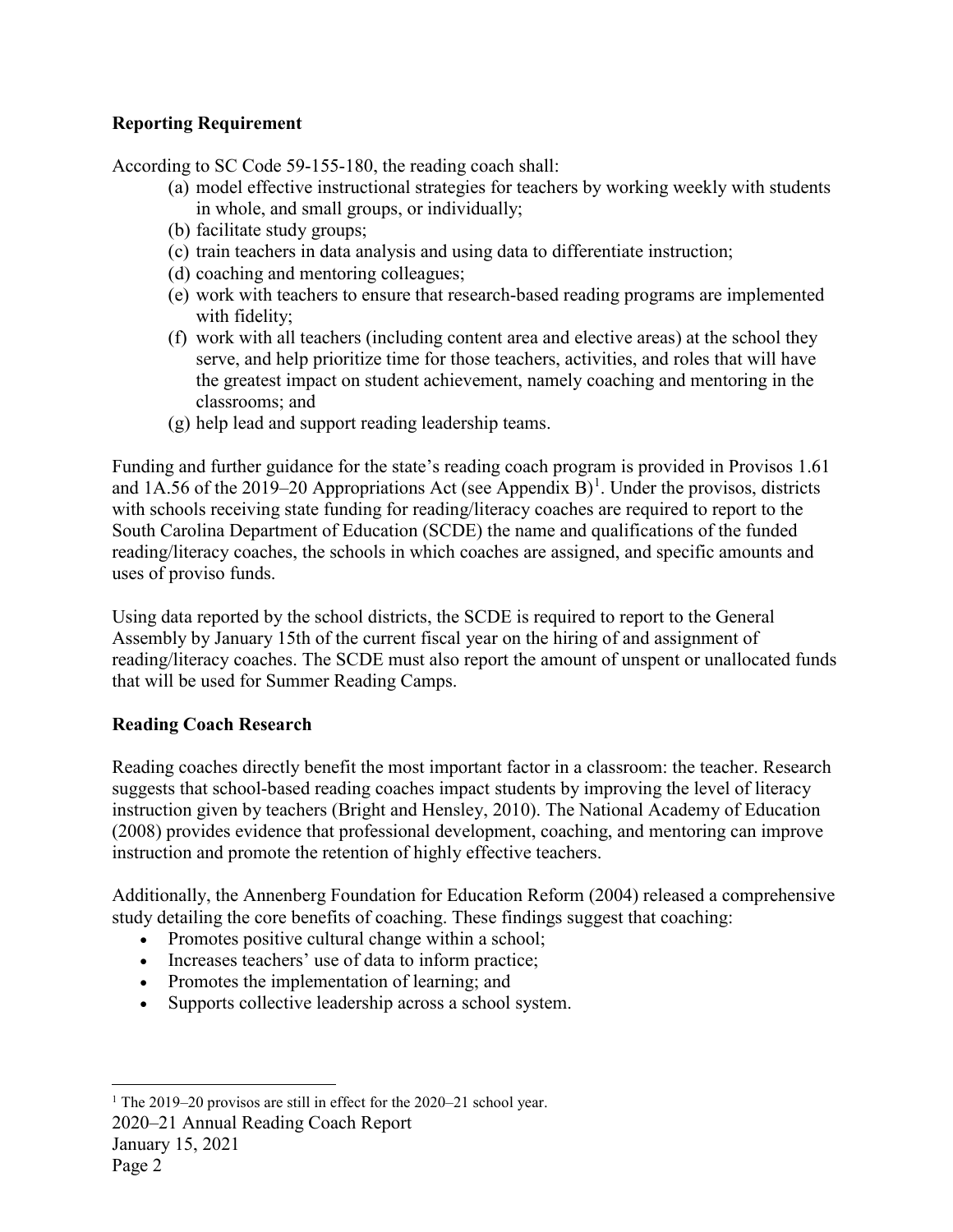South Carolina-specific research emphasizes the positive impact of coaches on instruction and teacher beliefs. A study following the introduction of school-based reading coaches in districts found that teachers' beliefs and classroom practices became more consistently aligned with the best practices set forth by the SCDE after working with coaches (Stephens et al., 2011). A recent survey of South Carolina teachers found that 88 percent of teachers agree that their schools reading coach provides support that helps improve their reading instruction (RMC Research Corporation, 2017).

# <span id="page-4-0"></span>**2020–21 Coach Qualifications and Assignments**

#### <span id="page-4-1"></span>*Coach Qualification Requirements*

On August 25, 2020, school districts received the Reading/Literacy Coach Memorandum of Agreement, which outlines the necessary qualifications and requirements for school-based reading coaches (Appendix C). Per the memorandum, any licensed/certified teacher is qualified to serve as a coach if he or she:

- (1) holds a bachelor's degree or higher and the R2S Literacy Coach or R2S Literacy Specialist endorsement; or
- (2) holds a bachelor's degree or higher and is actively pursuing the R2S Literacy Coach or R2S Literacy Specialist endorsement; or
- (3) holds a master's degree or higher in reading or a closely related field and is actively pursuing the R2S Literacy Coach or R2S Literacy Specialist endorsement.

Additional qualifications for reading coaches include:

- Has knowledge of and the ability to apply adult learning theory within professional learning experiences;
- Works effectively with adults and motivates them to change practices;
- Has experience as a successful classroom teacher;
- Has experience in increasing student achievement in reading;
- Has knowledge of evidence-based reading research, quality reading instruction, and a depth of content knowledge;
- Has an ability to integrate reading strategies into other content areas;
- Is experienced in data analysis to inform instruction; and
- Has excellent communication, presentation, interpersonal, and time management skills.

Provisos 1.61 and 1A.56 for FY 2019–20 and FY 2020–21 also permitted select schools to request a waiver to expend their reading coach funds on interventionists who spend 50 percent or more of their time providing direct support to struggling readers in grades kindergarten through grade five. Schools with a third or more of third grade students scoring Does Not Meet on the 2017–18 or 2018–19 administration of SC READY English language arts (ELA) were not permitted to apply for the waiver. Twenty schools applied for and were granted flexibility to use their funds for an interventionist position or a 50/50 interventionist and literacy coach.

#### <span id="page-4-2"></span>*Statewide Qualification Data*

2020–21 Annual Reading Coach Report January 15, 2021 There are 699 state-funded reading coaches statewide for the 2020–21 school year as of January 2021. Qualifications and assignment data for the current year were provided by coaches and district staff in the Specific Parties Agreement as required by the Memorandum of Agreement

Page 3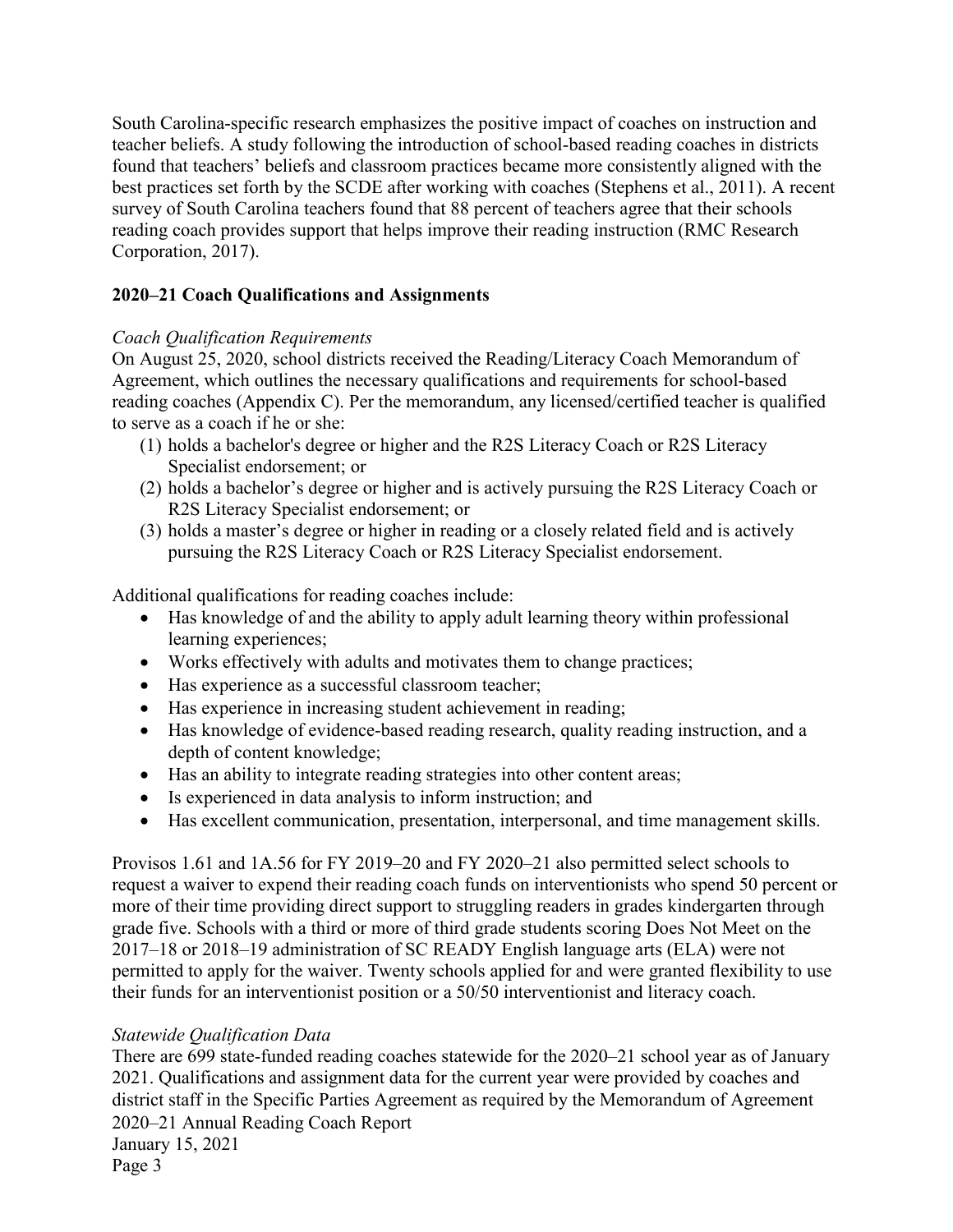and through a survey of reading coaches conducted by the Office of Early Learning and Literacy (OELL).

#### <span id="page-5-0"></span>Education Level

Research suggests that high-quality reading coaches often have significant classroom teaching experience and possess graduate degrees and training in literacy (Bright and Hensley, 2010). Ninety-three percent of state-funded reading coaches in 2020–21 have an advanced degree at the master's level or beyond.

| <b>Education Level</b>      | $2018 - 19$ | $2019 - 20$ | $2020 - 21$ |
|-----------------------------|-------------|-------------|-------------|
| <b>Bachelors</b>            | 3.7         | 3.3         | 2.1         |
| Bachelors $+18$             | 3.7         | 2.4         | 5.1         |
| <b>Masters</b>              | 40.6        | 40.7        | 35.3        |
| Masters $+18$               | 9.0         | 9.4         | 9.9         |
| Masters $+30$               | 30.9        | 31.0        | 34.1        |
| <b>Education Specialist</b> | 8.3         | 8.8         | 7.2         |
| Doctorate                   | 3.7         | 4.2         | 6.0         |
| Not Reported                | 0.2         | 0.2         | 0.3         |

*Table 1: Percentage of Reading Coaches by Education Level, 2018–19, 2019–20, and 2020–21*

\*Source: Annual Reading Coach Surveys, 2018, 2019, and 2020

#### <span id="page-5-1"></span>Teaching and Coaching Experience

The percentage of coaches with significant classroom teaching experience decreased during the 2020–21 school year; however, the percentage of coaches with significant prior coaching experience increased from the prior two years. This information suggests that many districts are hiring mid-career teachers into coaching roles, and that the majority of literacy coaches are remaining in the role year-to-year.

*Table 2: Percentage of Reading Coaches by Years of Teaching Experience, 2018–19, 2019–20, and 2020–21*

| <b>Teaching Experience</b> | $2018 - 19$ | $2019 - 20$ | $2020 - 21$ |
|----------------------------|-------------|-------------|-------------|
| $1-5$ Years                | 2.5         | 0.6         | 6.6         |
| $6-10$ Years               | 9.7         | 10.9        | 26.2        |
| $11-15$ Years              | 21.7        | 21.0        | 28.0        |
| $16-20$ Years              | 24.7        | 23.4        | 19.0        |
| $21-25$ Years              | 19.6        | 21.3        | 10.5        |
| $26+Years$                 | 21.9        | 22.8        | 9.6         |

\*Source: Annual Reading Coach Surveys, 2018, 2019, and 2020

Over 85 percent of 2020–21 reading coaches also served as a state-funded coach in South Carolina during the prior school year, and over 57 percent have four or more years of coaching experience, compared to 45 percent of coaches in 2018–19.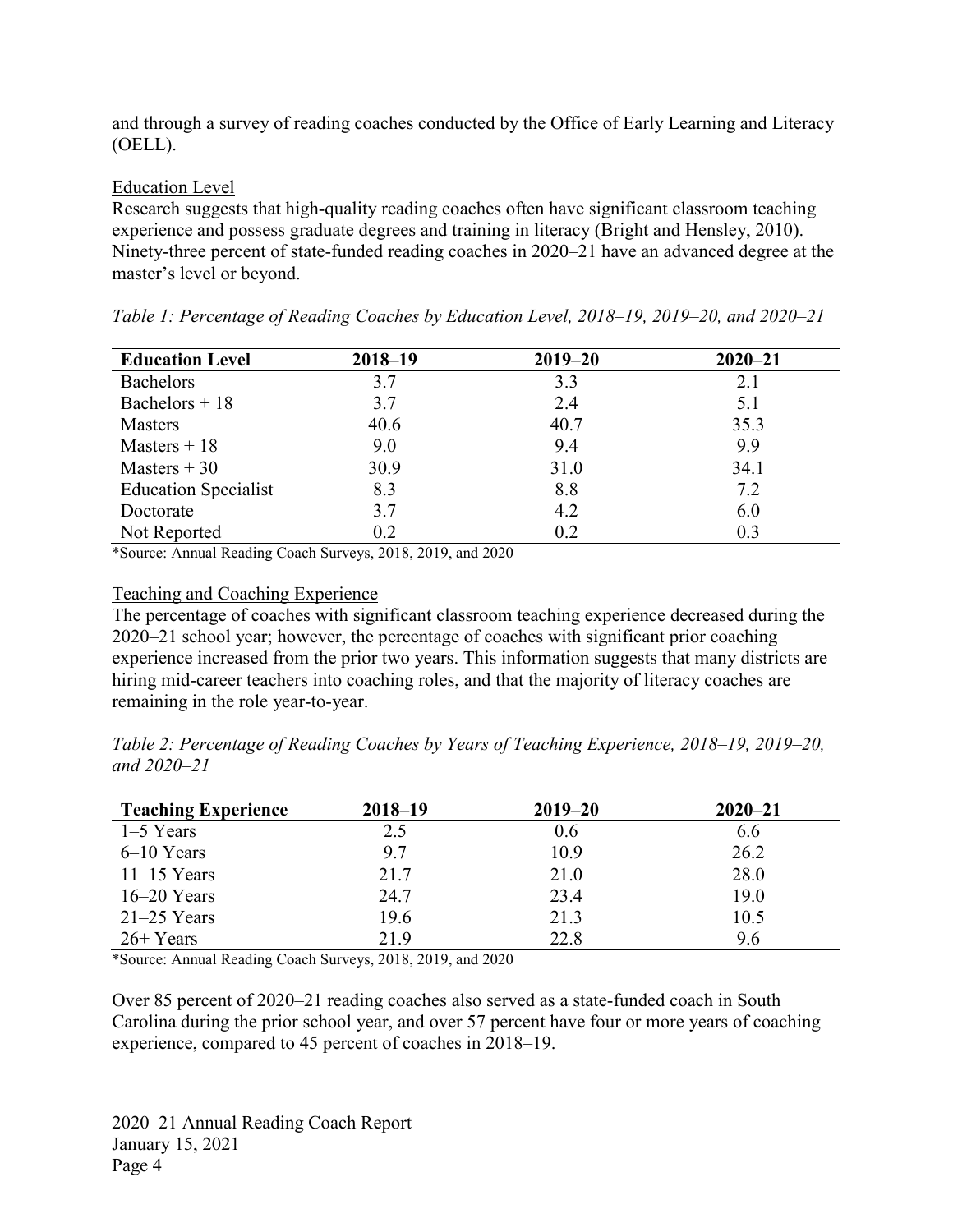| <b>Coaching Experience</b> | $2018 - 19$ | $2019 - 20$ | $2020 - 21$ |
|----------------------------|-------------|-------------|-------------|
| 1 Years                    | 16.6        | 10.3        | 7.2         |
| 2 Year                     | 9.4         | 14.9        | 8.1         |
| 3 Years                    | 14.3        | 10.0        | 15.7        |
| 4 Years                    | 13.6        | 13.7        | 11.7        |
| 5 Years                    | 27.2        | 13.7        | 10.8        |
| $6-10$ Years               | 11.6        | 31.8        | 32.8        |
| $11-15$ Years              | 6.5         | 4.5         | 7.5         |
| $16+Years$                 | 0.0         | 0.0         | 6.0         |

*Table 3: Percentage of Reading Coaches by Years of Coaching Experience, 2018–19, 2019–20, and 2020–21*

\*Source: Annual Reading Coach Surveys, 2018, 2019, and 2020

#### <span id="page-6-0"></span>School Level Assignment

Provisos 1.61 and 1A.56 for the 2019–20 and 2020–21 fiscal years gave districts greater flexibility in reading coach school-level assignment. Prior to 2019–20, state-funded coaches could only serve in elementary schools. Beginning with the 2019–20 school year, districts were given the option to place coaches in primary, elementary, or middle schools or a combination of these schools depending on the area of highest need for the district. In both 2019–20 and 2020– 21, approximately a third of districts chose to use this flexibility and placed coaches at primary, middle, or multiple schools.

*Table 4: Percentage of Reading Coaches by School Level Assignment, 2019–20 and 2020–21*

| <b>School Level Assignment</b>  | $2019 - 20$ | $2020 - 21$ |
|---------------------------------|-------------|-------------|
| Primary                         | 6.1         | 6.3         |
| Elementary                      | 69.9        | 65.4        |
| Middle                          | 1.5         | 2.1         |
| Primary and Elementary          | 16.7        | 19.0        |
| <b>Elementary and Middle</b>    | 4.9         | 4.2         |
| Primary, Elementary, and Middle | 0.9         | 3.0         |

\*Source: Annual Reading Coach Survey, 2019 and 2020

#### <span id="page-6-1"></span>**State Support for Reading Coaches**

South Carolina reading coaches offer job-embedded professional development to teachers that are centered on students' needs. Coaches are the connecting link between statewide literacy best practices and classroom-level implementation. According to the Research Making Change (RMC) analysis of Read to Succeed, "[b]ecause of the intense professional development and coaching provided to teachers, students who are struggling are identified early and provided timely, intensive interventions to prevent future failure" (RMC Research Corporation, 2017).

State support for reading coaches has adapted to best meet the needs of students and staff statewide. Literacy Specialists from the OELL now offered tiered support to coaches that is based on the Multi-Tiered System of Supports (MTSS) model.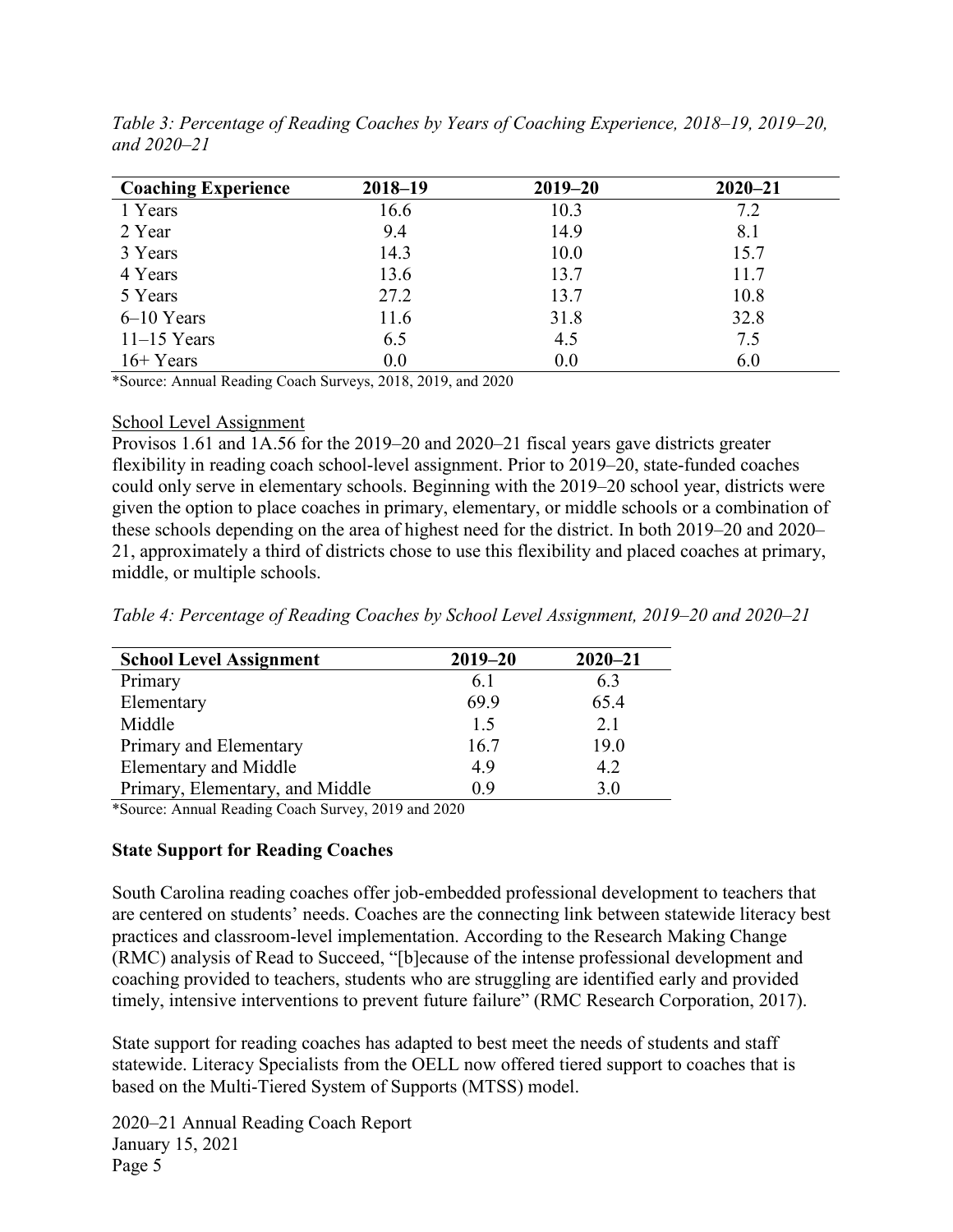#### <span id="page-7-0"></span>*State Palmetto Literacy Project Support, 2019–20 and 2020–21*

During the 2019–20 school year, Literacy Specialists primarily supported schools in the Palmetto Literacy Project (PLP). PLP schools are those in which one third or more of third grade students scored at the lowest achievement level of Does Not Meet (DNM) on SC READY English language arts (ELA) in 2017–18 and/or 2018–19. The 2019–20 school year was the first year of the PLP. In June, August, and December 2019, the SCDE hosted school teams for a conference led by researchers from Regional Education Laboratory (REL) Southeast on evidence-based practices in literacy instruction.

For the 2020–21 school year, the OELL narrowed the focus of support to Tier 3 schools in the PLP. These are schools in which one half or more of third grade students scored DNM on SC READY ELA in 2018–19. All Tier 3 schools and primary feeder schools have an assigned Literacy Specialist who provides support to reading coaches and teachers through on-site and virtual coaching in addition to regional and state PLOs. A list of Tier 3 schools may be found in Appendix F.

Coaches at schools that do not participate in the PLP receive continued training and support through regional and state PLOs.

#### <span id="page-7-1"></span>*SCDE Training and Resources in Response to COVID-19 Pandemic*

In order to adapt to the new reality of education during COVID-19, the OELL and SCDE began adapting support and resources in the spring of 2020 for teachers, reading coaches, and interventionists.

#### <span id="page-7-2"></span>Remote Learning Resources

The OELL developed a remote learning resources page for educators and coaches at [https://scremotelearning.com/.](https://scremotelearning.com/) In addition to spring remote learning lessons for grades 4K–5, the OELL also developed month-long units and choice boards in both Math and ELA for grades K–3 for use during summer learning or fall re-entry. Staff members conducted virtual trainings for educators, coaches, and early childhood coordinators on how to access and use the lessons, how to provide remote instruction, and how to engage families remotely.

#### <span id="page-7-3"></span>Social-Emotional Learning (SEL) Resources and Training

During the summer of 2020, the Office of Special Education Services (OSES) launched a new state website for SEL: [https://sel.ed.sc.gov/.](https://sel.ed.sc.gov/) The site contains SEL resources for parents, teachers, students, and support professions. In partnership with OSES, the OELL developed a First 20 Days series of SEL lessons for use by early childhood and elementary teachers to meet students' SEL needs in light of school closures. The OELL and OSES also offered training on the lessons for educators prior to and during the first two weeks of the school year.

#### <span id="page-7-4"></span>Learning Object Repository

During fall 2020, the SCDE began a partnership with Safari Montage to develop a Learning Object Repository (LOR) platform for all districts statewide. Content for all grade levels and subjects will be placed in the LOR for access by teachers, instructional coaches, and district instructional leaders, and districts may also add their own content to the LOR. The LOR has the ability to work with any classroom software system currently in use by districts, including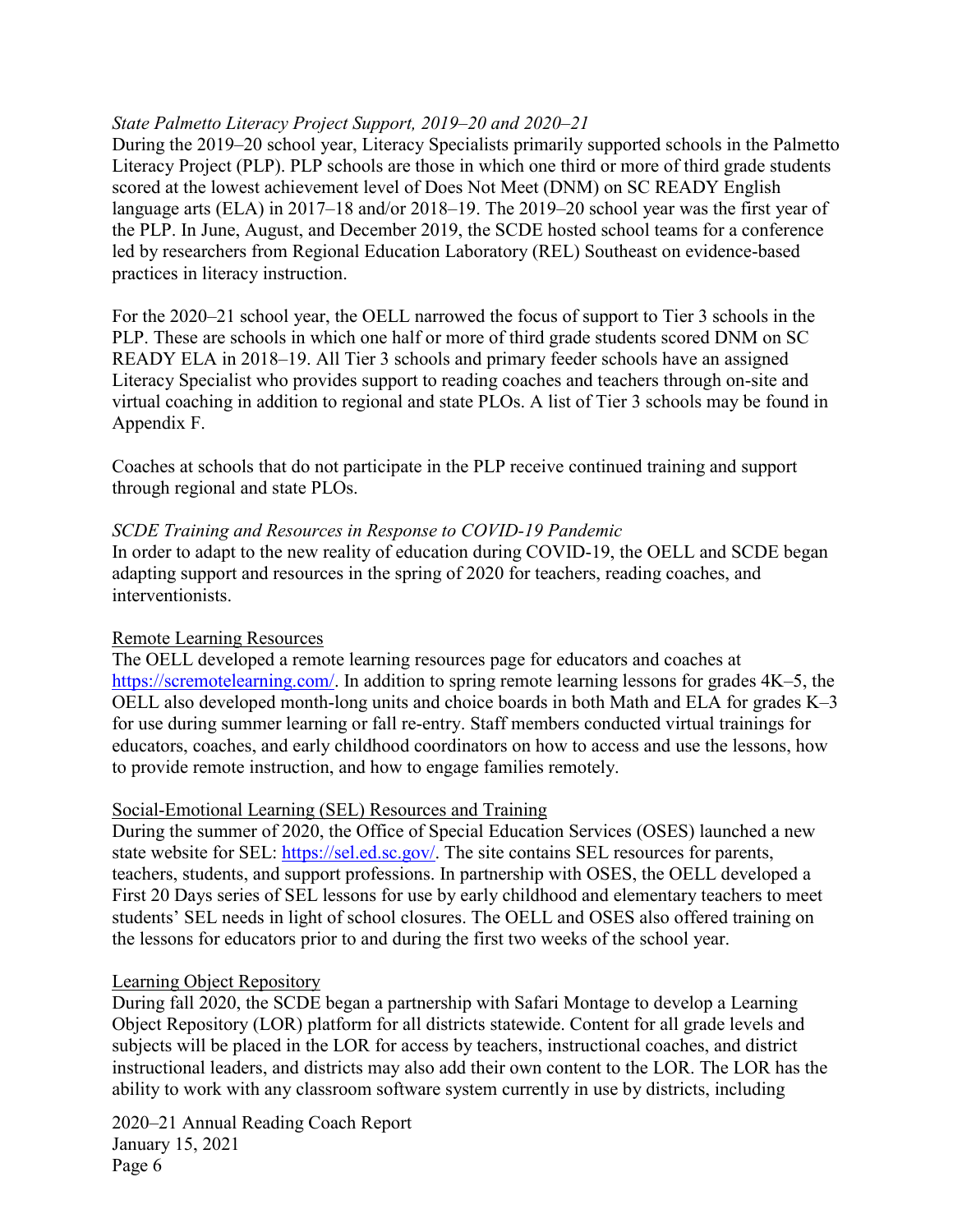Google Classroom, Microsoft Schoology, Canvas, and Blackboard. This new platform will provide teachers with more equitable access to high-quality content, materials, and lessons for use in virtual or physical classrooms.

## <span id="page-8-0"></span>**Funding Allocation and Spending**

For the fourth year, the state received more requests for reading coach funding than could be accommodated at the maximum reimbursement rates. Per Provisos 1.61 and 1A.56, schools could receive up to \$62,730 for each eligible full time employee (FTE) position. Due to the expansion of eligible schools and change in proviso requirements, the state provided \$53,467 for each full time position. Districts with vacant positions are still eligible to receive funding if they complete the hiring process. Due to the full use of reading coach funds, there are currently no unallocated funds to go toward Summer Reading Camps.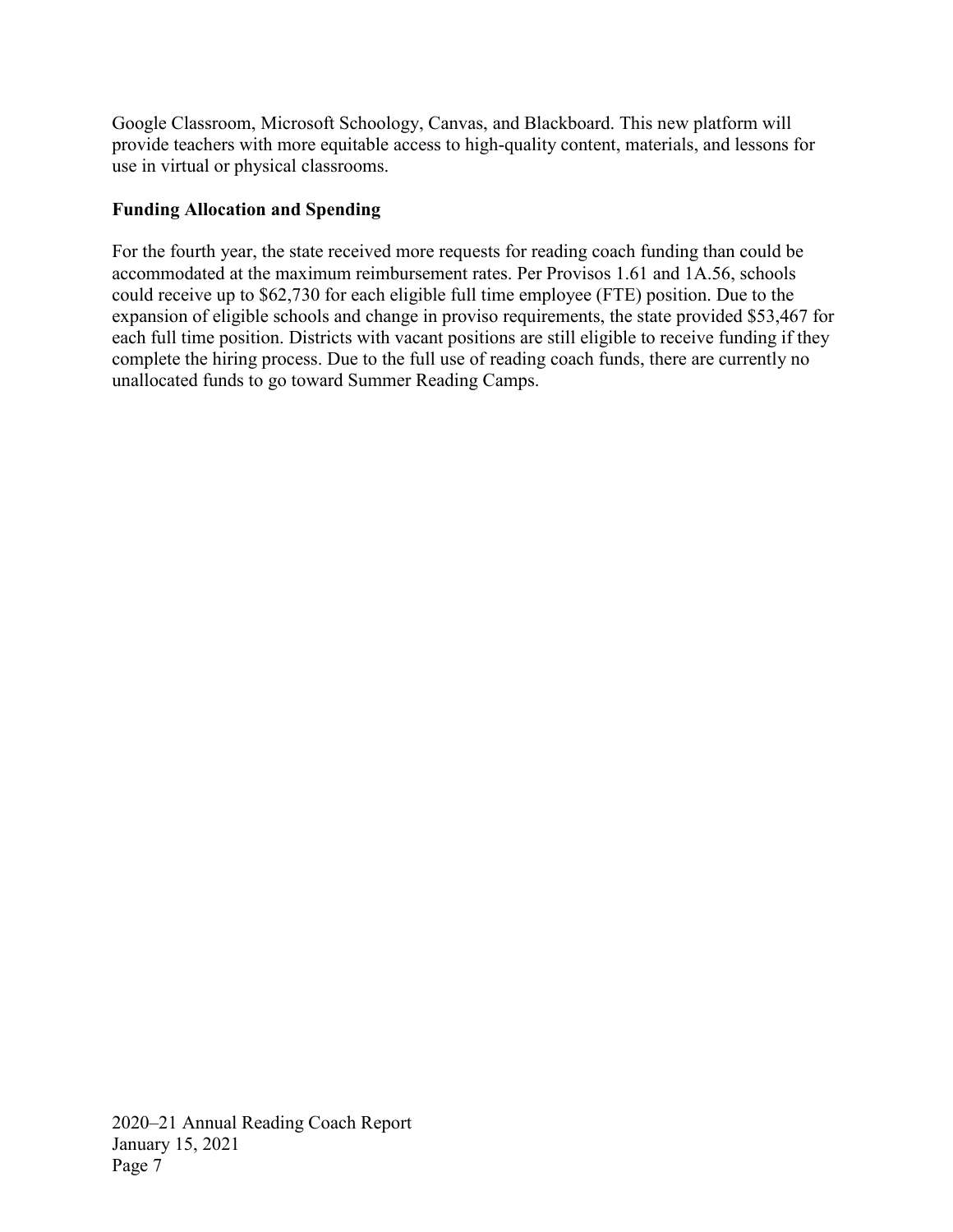#### <span id="page-9-0"></span>**References**

- Annenberg Institute for School Reform (2004). Instructional Coaching: Professional Development Strategies that Improve Instruction. Retrieved from: [https://www.annenberginstitute.org/sites/default/files/product/270/files/InstructionalCoachin](https://www.annenberginstitute.org/sites/default/files/product/270/files/InstructionalCoaching.pdf) [g.pdf](https://www.annenberginstitute.org/sites/default/files/product/270/files/InstructionalCoaching.pdf)
- Bright, E. & Hensley, T. (2010) A Study of the Effectiveness of K-3 Literacy Coaches. National Reading Technical Assistance Center (NRTAC).
- National Academy of Education. (2008). Improving teacher quality and distribution [Education Policy Briefing Sheet]. Retrieved from: [http://www.naeducation.org/White\\_Papers\\_Project\\_Teacher\\_Quality\\_Briefing\\_Sheet.pdf](http://www.naeducation.org/White_Papers_Project_Teacher_Quality_Briefing_Sheet.pdf)
- RMC Research Corporation (2017). South Carolina Read to Succeed: An Inside Look. Retrieved from: [https://ed.sc.gov/data/reports/literacy/scde-litercy-reports/sc-read-to-succeed/sc-read](https://ed.sc.gov/data/reports/literacy/scde-litercy-reports/sc-read-to-succeed/sc-read-to-succeed-an-inside-look-2017-evaluation-by-rmc-research-corporation/)[to-succeed-an-inside-look-2017-evaluation-by-rmc-research-corporation/](https://ed.sc.gov/data/reports/literacy/scde-litercy-reports/sc-read-to-succeed/sc-read-to-succeed-an-inside-look-2017-evaluation-by-rmc-research-corporation/)
- Stephens, D., Morgan, D. N., DeFord, D. E., Donnelly, A., Hamel, E., Keith, K. J., Rebecca Leigh, S. (2011). The Impact of Literacy Coaches on Teachers' Beliefs and Practices. *Journal of Literacy Research*, 43(3), 215–249.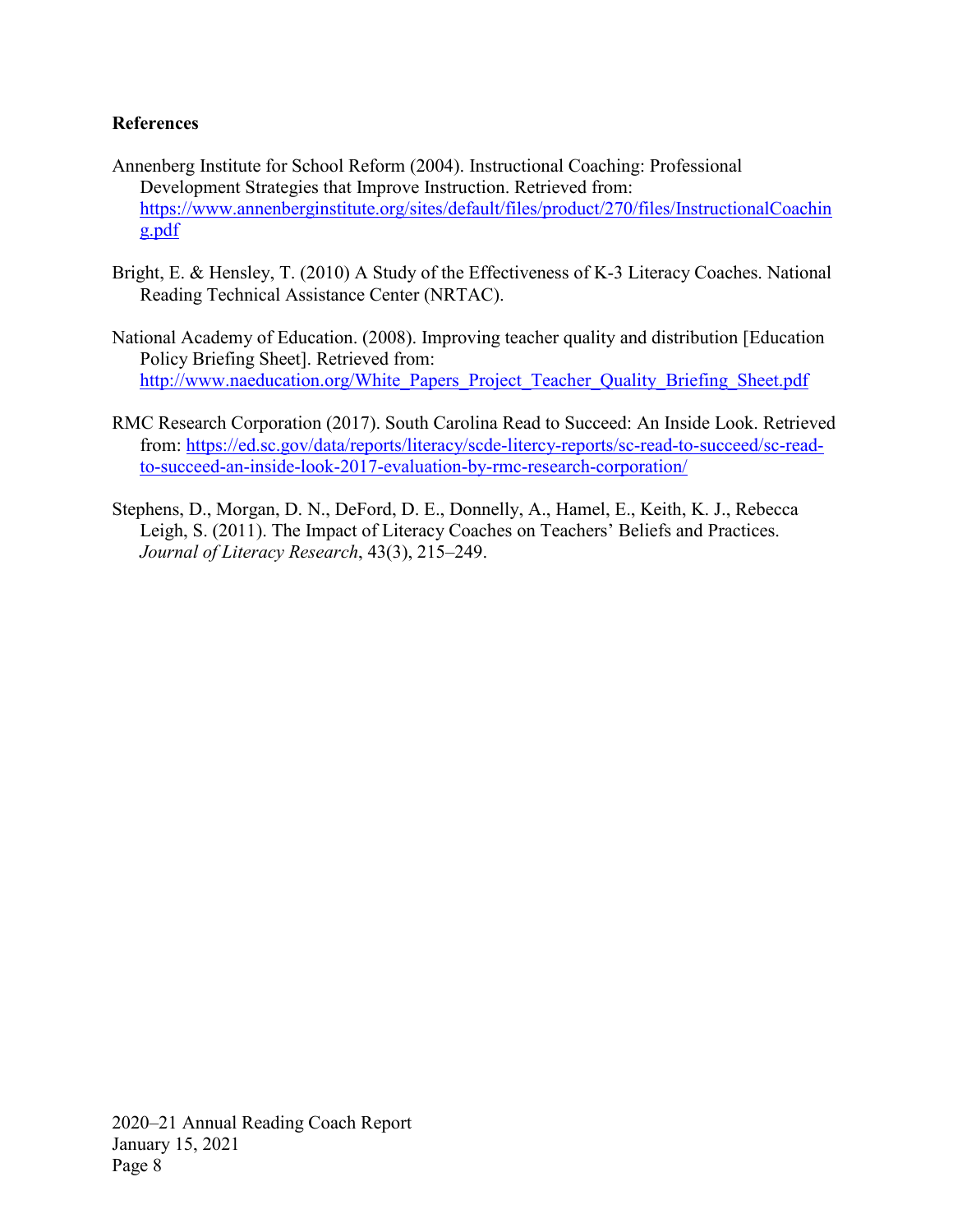#### <span id="page-10-0"></span>**Appendix A: Excerpt from Act 284, the Read to Succeed Act**

Section 59-155-180 (C)(1)-(3) states:

(C)(1) To ensure that practicing professionals possess the knowledge and skills necessary to assist all children and adolescents in becoming proficient readers, multiple pathways are needed for developing this capacity.

(2) A reading/literacy coach shall be employed in each elementary school. Reading coaches shall serve as job-embedded, stable resources for professional development throughout schools in order to generate improvement in reading and literacy instruction and student achievement. Reading coaches shall support and provide initial and ongoing professional development to teachers based on an analysis of student assessment and the provision of differentiated instruction and intensive intervention. The reading coach shall:

(a) model effective instructional strategies for teachers by working weekly with students in whole, and small groups, or individually;

(b) facilitate study groups;

(c) train teachers in data analysis and using data to differentiate instruction;

(d) coaching and mentoring colleagues;

(e) work with teachers to ensure that research-based reading programs are implemented with fidelity;

(f) work with all teachers (including content area and elective areas) at the school they serve, and help prioritize time for those teachers, activities, and roles that will have the greatest impact on student achievement, namely coaching and mentoring in the classrooms; and

(g) help lead and support reading leadership teams.

(3) The reading coach must not be assigned a regular classroom teaching assignment, must not perform administrative functions that deter from the flow of improving reading instruction and reading performance of students and must not devote a significant portion of his or her time to administering or coordinating assessments. By August 1, 2014, the department must publish guidelines that define the minimum qualifications for a reading coach. Beginning in Fiscal Year 2014-2015, reading/literacy coaches are required to earn the add-on certification within six years, except as exempted in items (4) and (5), by completing the necessary courses or professional development as required by the department for the add-on. During the six-year period, to increase the number of qualified reading coaches, the Read to Succeed Office shall identify and secure courses and professional development opportunities to assist educators in becoming reading coaches and in earning the literacy add-on endorsement. In addition, the Read to Succeed Office will establish a process through which a district may be permitted to use state appropriations for reading coaches to obtain in-school services from department-approved consultants or vendors, in the event that the school is not successful in identifying and directly employing a qualified candidate. Districts must provide to the Read to Succeed Office information on the name and qualifications of reading coaches funded by the state appropriations.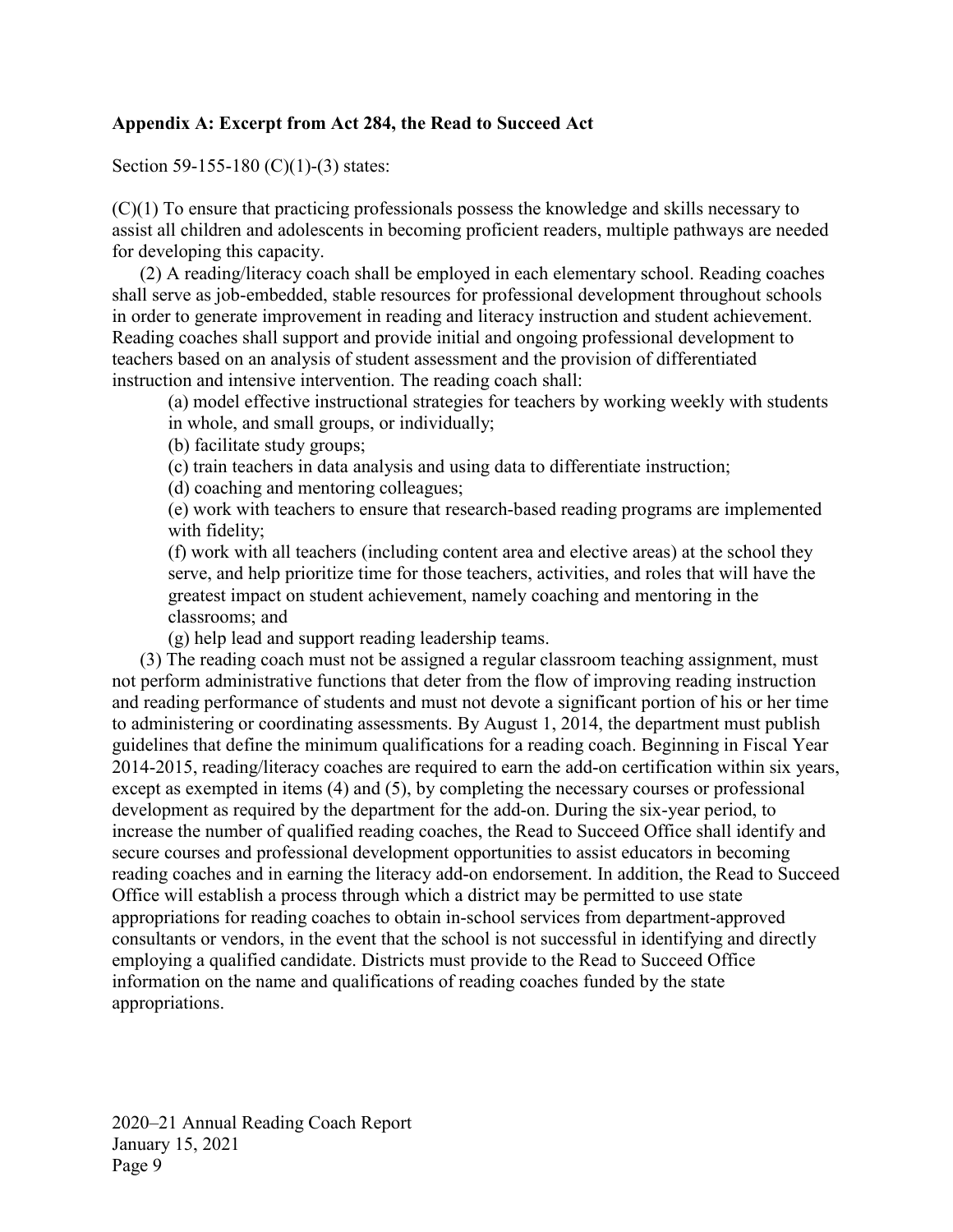#### <span id="page-11-0"></span>**Appendix B: Proviso 1.61 (SDE: Reading/Literacy Coaches) and Proviso 1A.56 (SDE-EIA: Reading/Literacy Coaches), 2019–20 Appropriations Act[2](#page-11-1)**

(A) Funds appropriated for Reading/Literacy Coaches must be allocated to school districts by the Department of Education as follows: for each primary and elementary school, the school district shall be eligible to receive up to \$62,730 or the actual cost of salary and benefits for a full-time reading/literacy coach.

(B) By accepting these funds, a school district warrants that they will not be used to supplant existing school district expenditures, except for districts that either are currently, or in the prior fiscal year, were paying for reading/literacy coaches with local funds. A district may only utilize these funds to employ reading/literacy coaches that may serve in a primary, elementary, or middle school or a combination of these schools depending on the area of highest need in the district except in the event that the district can request and receive a waiver from the Department of Education to expend the funds on interventionists who spend more than fifty percent of their time providing direct support to struggling readers in grades kindergarten through grade five. The school district must align the placement of coaches to the district reading plan that is approved by the department.

(C) Funds appropriated for reading/literacy Coaches are intended to be used to provide primary, elementary, and/or middle schools with reading/literacy coaches who shall serve according to the provisions in Chapter 155 of Title 59.

(D) Schools and districts accepting funding to support a coaching position agree that the reading/literacy coach must not serve as an administrator. If the department finds that school districts are using these funds for administrative costs as defined in statute they must withhold that districts remaining balance of funds allocated pursuant to this proviso.

(E) The Department of Education must publish guidelines that define the minimum qualifications for a reading/literacy coach. These guidelines must deem any licensed/certified teacher qualified if, at a minimum, he or she:

- (1) holds a bachelor's degree or higher and an add-on endorsement for literacy coach or literacy specialist; or
- (2) holds a bachelor's degree or higher and is actively pursuing the literacy coach or literacy specialist endorsement; or
- (3) holds a master's degree or higher in reading or a closely-related field.

Within these guidelines, the Department of Education must assist districts in identifying a reading/literacy coach in the event that the school is not successful in identifying and directly employing a qualified candidate. The provisions of subsection (A), including the local support requirements, shall also apply to any allocations made pursuant to this paragraph.

(F) The Department of Education must develop procedures for monitoring the use of funds appropriated for reading/literacy coaches to ensure they are applied to their intended uses and are not redirected for other purposes. The Department of Education may receive up to \$100,000 of the funds appropriated for reading/literacy coaches in order to implement this program, provided that this allocation does not exceed the department's actual costs.

(G) Prior to the close of the current fiscal year, any unspent or unallocated funds for reading/literacy coaches shall be used to fund Summer Reading Camps.

<span id="page-11-1"></span><sup>2020–21</sup> Annual Reading Coach Report 2 Due to the COVID-19 pandemic, the 2019–20 provisos remain in effect for the 2020–21 school year.

January 15, 2021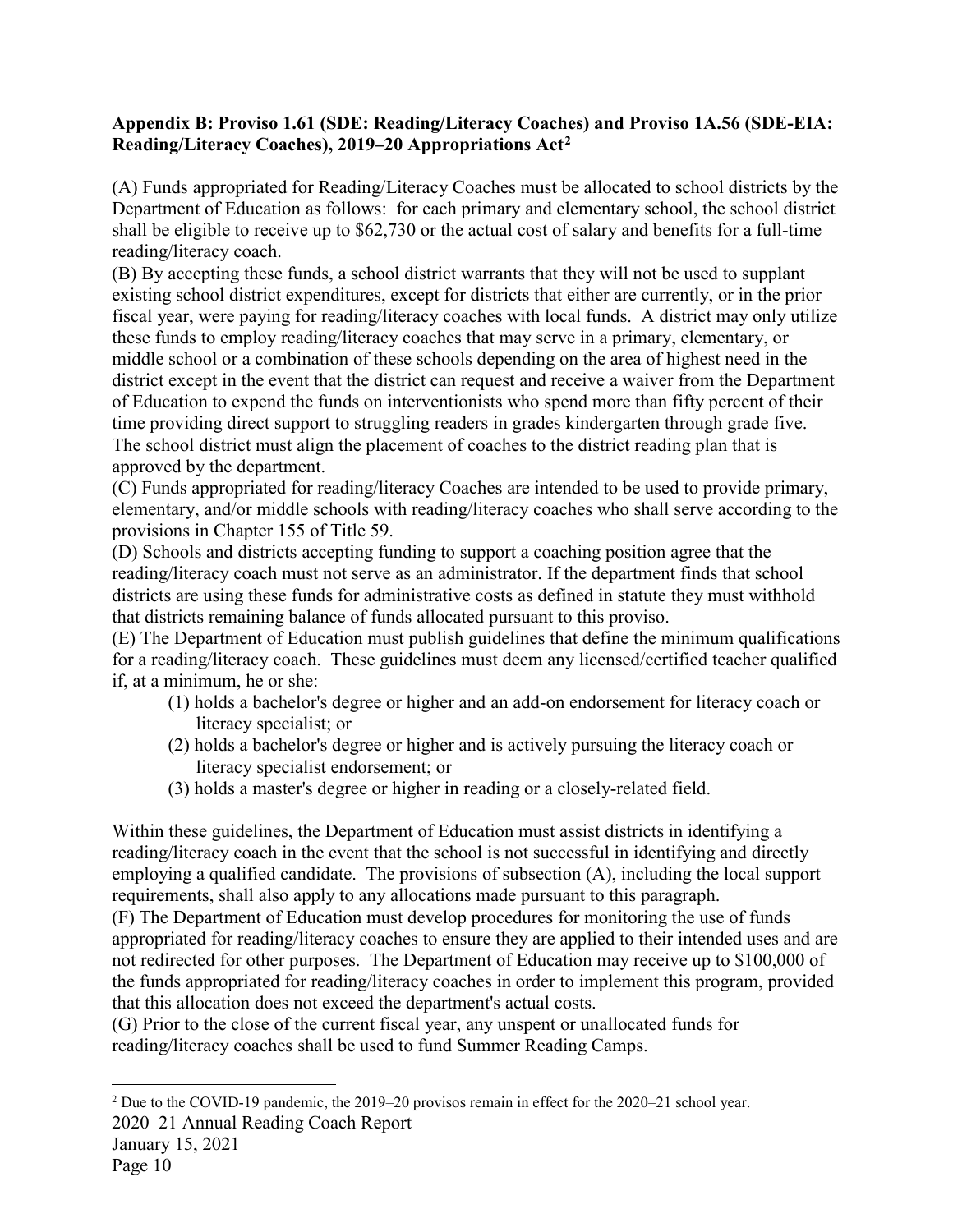(H) For the current school year, the Department of Education shall screen and approve the hiring of any reading/literacy coach serving in a school in which one third or more of its third grade students scoring at the lowest achievement level on the statewide summative English/language arts assessment. No funds shall be disbursed to the district to fund the reading/literacy coach until the department has screened and approved the coach. Schools in which at least sixty percent of students scored at meets or exceeds expectations on the state summative assessment in English/language arts may submit, as part of their reading plan, a request to the department for flexibility to utilize their allocation to provide literacy support to students, which may include, but is not limited to: a reading coach, a literacy interventionist, or other supplemental services directed to students in need of interventions. This plan must be approved by the department annually as part of the district reading plan.

(I) The Department of Education shall require:

- (1) any school district receiving funding under subsection (A) to identify the name and qualifications of the supported reading/literacy coach; as well as the school in which the coach is assigned; and
- (2) any school district receiving funding under subsection (G) to account for the specific amounts and uses of such funds.

(J) With the data reported by the school districts, the department shall report by January fifteenth of the current fiscal year on the hiring of and assignment of reading/literacy coaches by school. The department shall also report the amount of funds that will be used for Summer Reading Camps.

(K) Funds appropriated for reading/literacy coaches shall be retained and carried forward to be used for the same purpose but may not be flexed.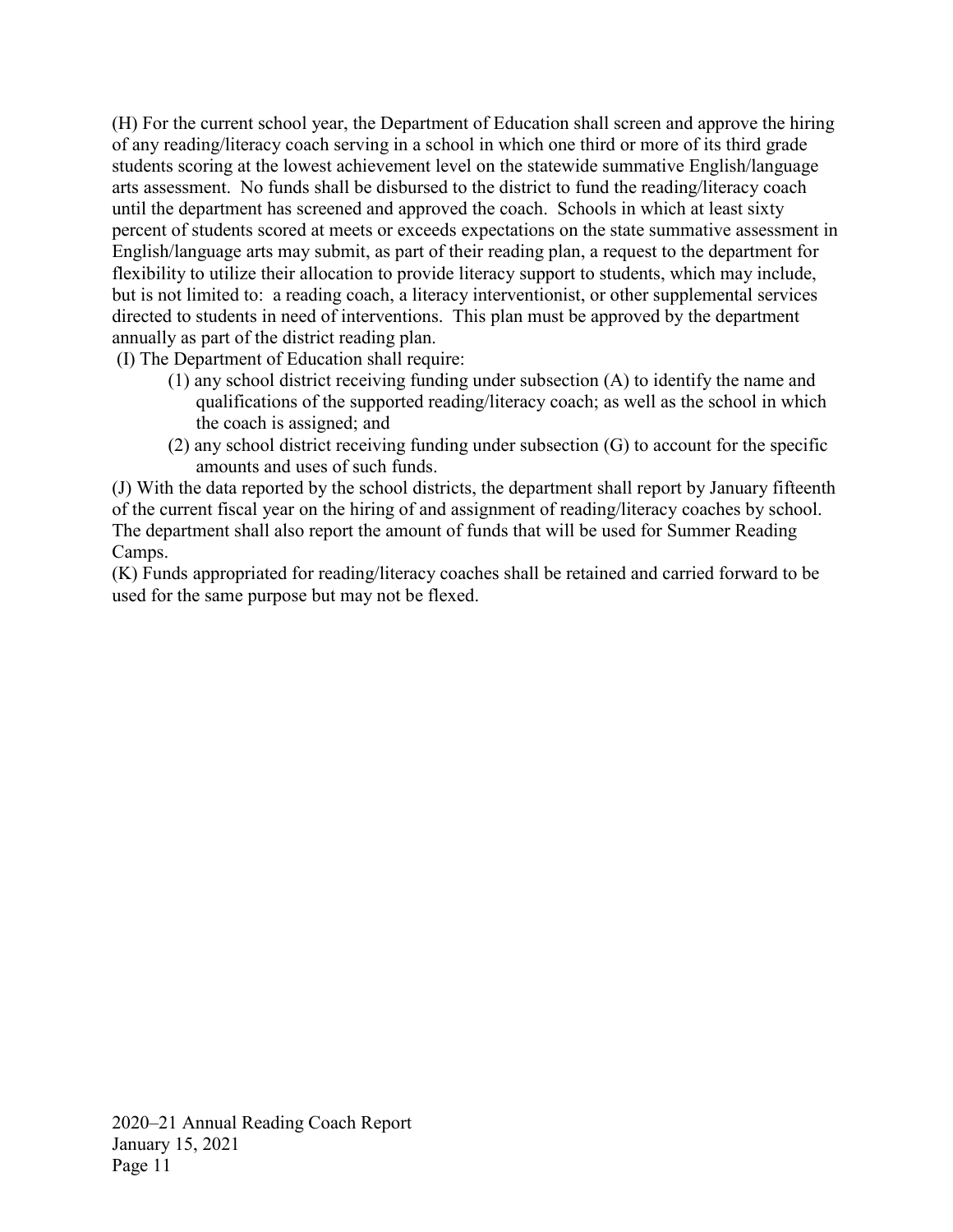#### <span id="page-13-0"></span>**Appendix C: 2020–21 Memorandum of Agreement**

The SCDE distributed the following document to school districts in August 2020. Each superintendent's signature was required in order for a district to receive reading coach funding. Districts seeking waivers for funding flexibility noted this request in the Specific Parties Agreement form completed for each employee.

## **MEMORANDUM OF AGREEMENT FOR SCHOOL-BASED LITERACY COACHES**

## **I. BACKGROUND**

The South Carolina Department of Education (SCDE) provides training for Read to Succeed (R2S) state-funded, school-based reading/literacy coaches employed by the district to serve primary and elementary schools and monitors the district's utilization of literacy coaches to ensure state funding is applied in a manner consistent with the requirements set forth in the Read to Succeed Act and the 2020–21 Appropriations Act.

The district agrees to employ an appropriately qualified and endorsed school-based reading/literacy coach who works directly with teachers to bring about improvements in the classrooms that impact student achievement in literacy. The work of the literacy coach is shaped by evidence-based research, content knowledge, and knowledge of appropriate reading strategies to enhance learning.

For the 2020–21 school year, select schools may apply for a waiver to use their allocation towards a literacy interventionist (see Section VI).

#### **II. DISTRICT REQUIREMENTS FOR FUNDING AND USE OF FUNDS**

For each primary and elementary school, the school district shall be eligible to receive up to \$62,730 or the actual cost of salary and benefits for a full-time school-based reading/literacy coach (Proviso 1.61 for FY 2019–20). For the 2020–21 school year, the Office of Finance expects the final allocation to be \$53,467 per coach. School districts may use existing local funds currently used for reading assistance as the local support.

A district may only utilize these funds to employ school-based reading/literacy coaches that may serve in a primary, elementary, or middle school or a combination of these schools depending on the area of highest need in the district. The school district must align the placement of coaches to the district reading plan that is approved by the SCDE*.* In order to receive and/or maintain funding in accordance with this program, the district agrees to and assures the SCDE of the following:

#### Pursuant to S.C. Code § 59-155-180(C),

(1) "To ensure that practicing professionals possess the knowledge and skills necessary to assist all children and adolescents in becoming proficient readers, multiple pathways are needed for developing this capacity."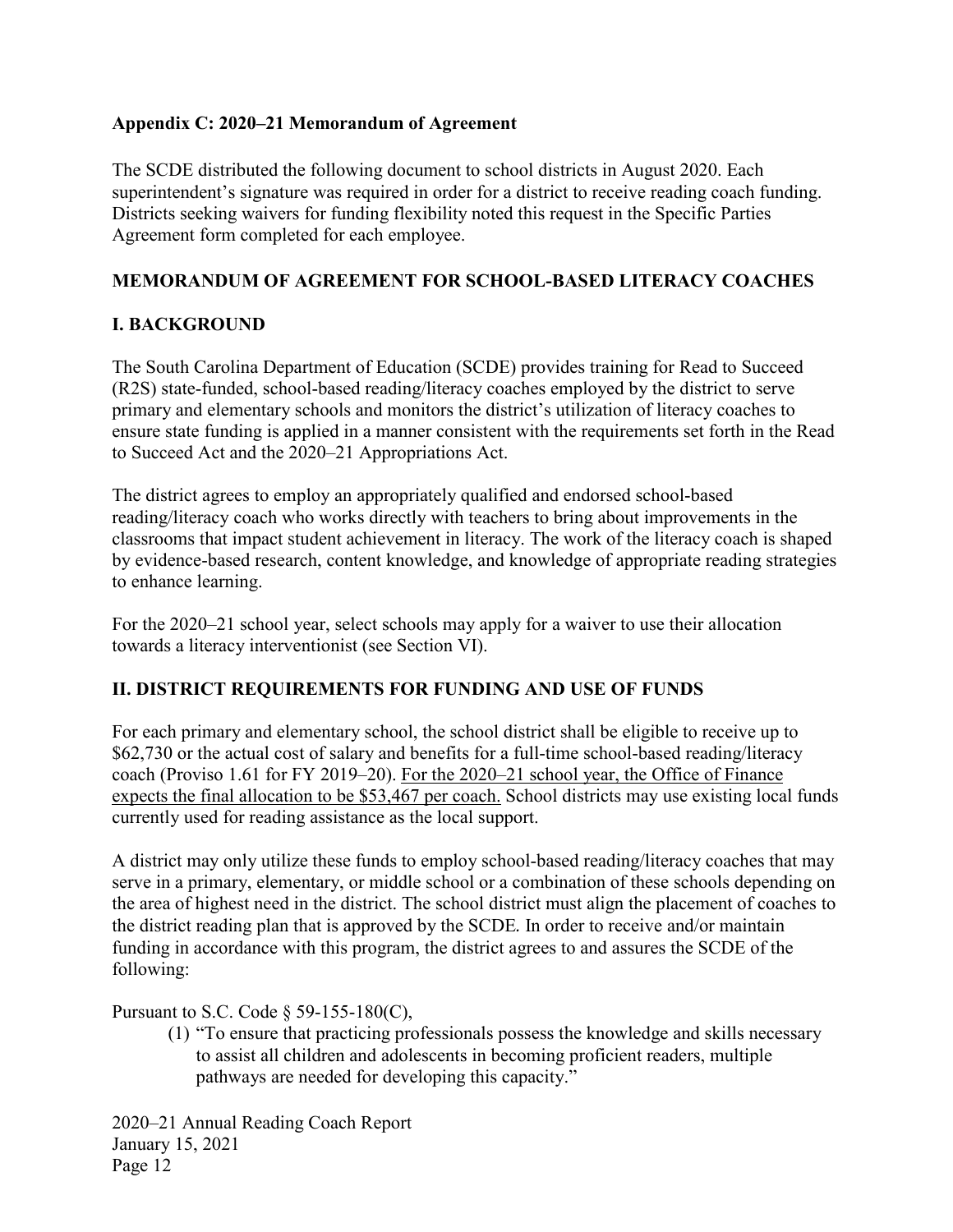- (2) "A reading/literacy coach shall be employed in each elementary school [or primary or middle school as amended by Proviso 1.61 for FY 2019–20]. Reading coaches shall serve as job-embedded, stable resources for professional development throughout schools in order to generate improvement in reading and literacy instruction and student achievement. Reading coaches shall support and provide initial and ongoing professional development to teachers based on an analysis of student assessment and the provision of differentiated instruction and intensive intervention. The reading coach shall:
	- (a) model effective instructional strategies for teachers by working weekly with students in whole, and small groups, or individually;
	- (b) facilitate study groups;
	- (c) train teachers in data analysis and using data to differentiate instruction;
	- (d) coaching and mentoring colleagues;
	- (e) work with teachers to ensure that research-based reading programs are implemented with fidelity;
	- (f) work with all teachers (including content area and elective areas) at the school they serve, and help prioritize time for those teachers, activities, and roles that will have the greatest impact on student achievement, namely coaching and mentoring in the classrooms; and
	- (g) help lead and support reading leadership teams.
- (3) "The reading coach must not be assigned a regular classroom teaching assignment, must not perform administrative functions that deter from the flow of improving reading instruction and reading performance of students and must not devote a significant portion of his or her time to administering or coordinating assessments." Schools and districts accepting funding to support a coaching position agree that the literacy coach must not serve as a full- or part-time administrator.

# Additionally,

- The district accounts for the specific amounts and uses of all funds provided pursuant to this agreement and agrees not to use these funds for any purpose except in accordance with this agreement.
- The district requires the attendance of principals and other appropriate administrative staff at schools participating in the Palmetto Literacy Projects at the initial SCDE meeting related to the roles and responsibilities of the literacy coach as well as any other scheduled meetings or professional learning opportunities (PLOs) for principals and administrators.
- The district provides information on the names, certification numbers, and qualifications/endorsements of reading coaches funded by the state appropriations to the SCDE.
- By accepting the funds, a school district agrees the funds will not be used to supplant existing school district expenditures, except for districts that either are currently, or in the prior fiscal year, were paying for literacy coaches with local funds.
- Funds appropriated for reading**/**literacy coaches must be used to provide primary, elementary, and/or middle schools with school-based reading/literacy coaches who shall serve according to the provisions in R2S Act. The district agrees to cooperate with any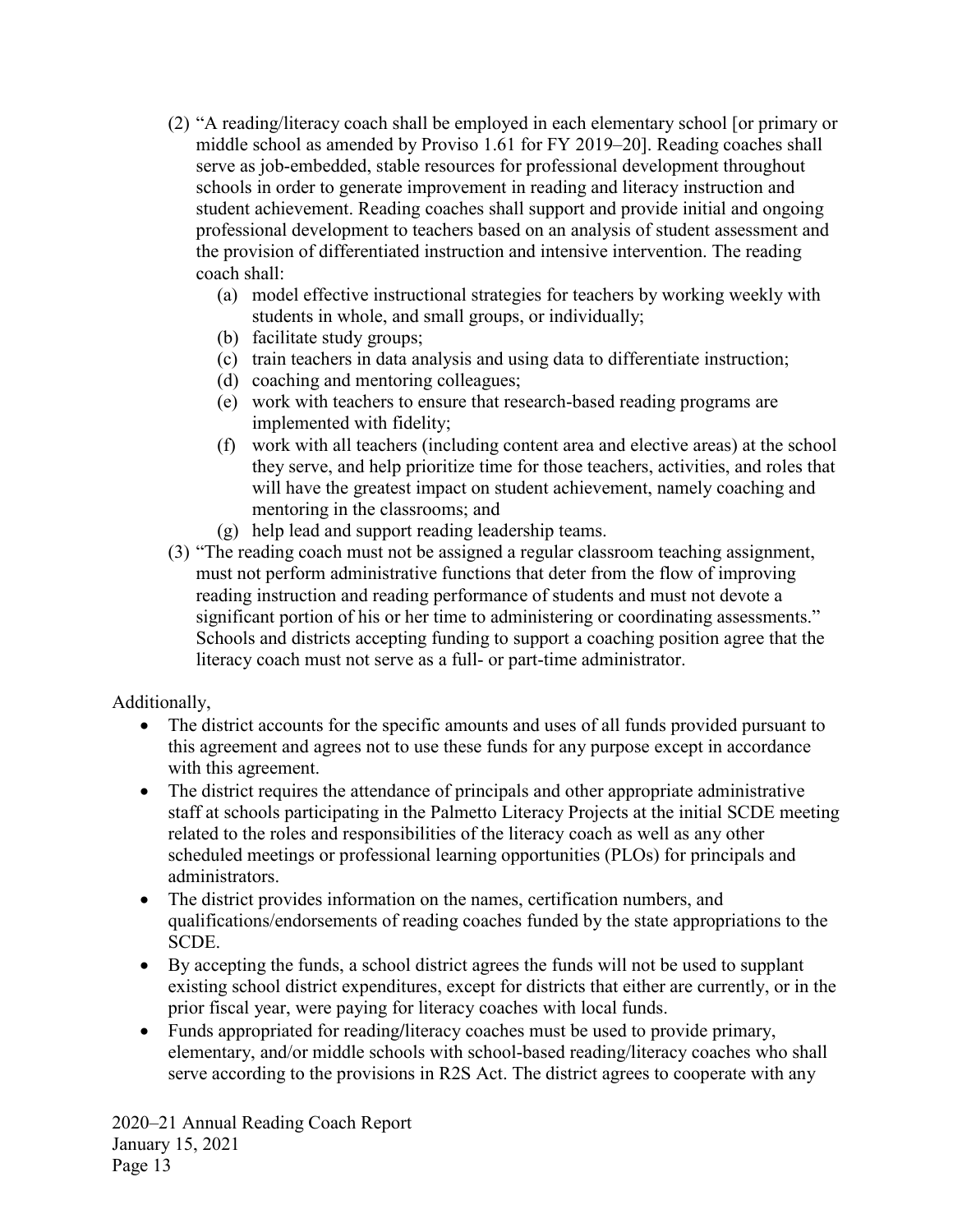compliance and technical assistance visits from the SCDE during the 2020–21 school year.

• If the SCDE finds the district is using these funds for a coach to perform administrative functions contrary to the statute, the SCDE shall withhold the remaining balance of funds and seek recoupment of the funds spent in an unauthorized manner.

# **III. JOB QUALIFICATIONS**

The SCDE must publish guidelines that define the minimum qualifications for a reading/literacy coach. These guidelines must deem any licensed/certified teacher qualified if, at a minimum, he or she:

- (4) holds a bachelor's degree or higher and the R2S Literacy Coach or R2S Literacy Specialist endorsement; or
- (5) holds a bachelor's degree or higher and is actively pursuing the R2S Literacy Coach or R2S Literacy Specialist endorsement; or
- (6) holds a master's degree or higher in reading or a closely related field and is actively pursuing the R2S Literacy Coach or R2S Literacy Specialist endorsement.

Within these guidelines, the SCDE must assist districts in identifying a reading**/**literacy coach in the event that the school is not successful in identifying and directly employing a qualified candidate. The provisions of subsection (A), including the local support requirements, shall also apply to any allocations made pursuant to this paragraph.

## **IV. ALTERNATIVE COACH PROGRAM**

If a district is deemed to have the personnel and financial capacity to provide the support and training for school-based reading/literacy coaches, a district may elect to have state-funded coaches obtain the endorsements and receive support through a means other than the SCDE R2S Coach Institute. This alternative training must be rigorous and focused on using data and evidence-based practices. If a district elects to have coaches participate in an alternative training, it must be at the district's expense. All courses provided to coaches to fulfill the R2S Teacher and Coach endorsements must be approved through the R2S approval process in the Office of Early Learning and Literacy.

Districts that wish to provide alternative training for coaches must have courses approved prior to offering courses and must submit both a written request and a detailed plan for providing courses as well as support that will be provided to the coaches.

A written request to provide alternative training must be received by September 15, 2020. Plans for providing alternative training must be received by September 30, 2020.

The SCDE has the final approval for the alternative training.

# **V. ADDITIONAL AGREEMENTS**

The SCDE and the district agree to minimum additional qualifications and responsibilities for a school-based reading/literacy coach. The additional qualifications are as follows: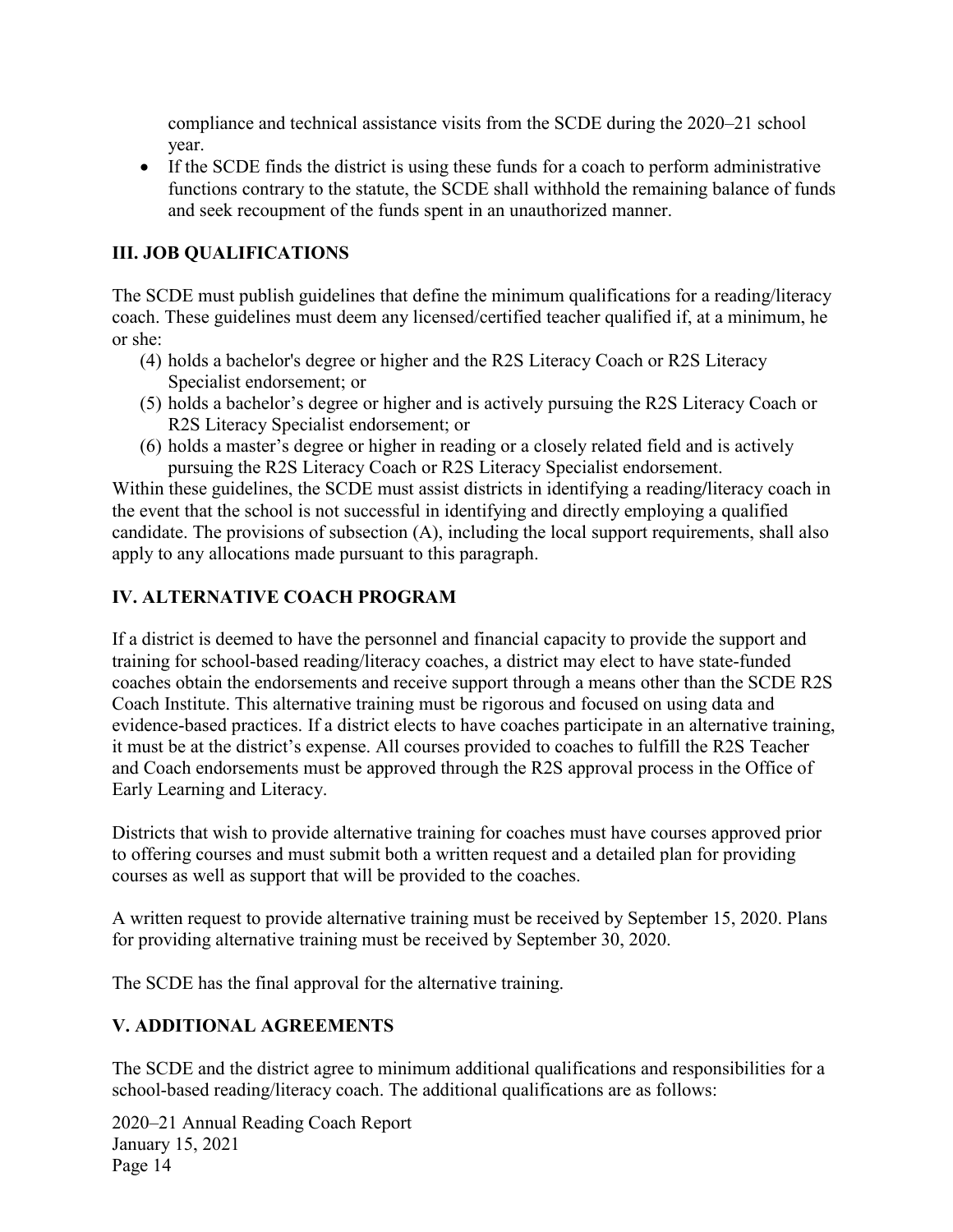- Has knowledge of and the ability to apply adult learning theory within professional learning experiences;
- Works effectively with adults and motivates them to change practices;
- Has experience as a successful classroom teacher;
- Has experience in increasing student achievement in reading;
- Has knowledge of evidence-based reading research, quality reading instruction, and a depth of content knowledge;
- Has an ability to integrate reading strategies into other content areas;
- Is experienced in data analysis to inform instruction; and
- Has excellent communication, presentation, interpersonal, and time management skills.

The additional responsibilities include:

- Assist with the development of the school's annual Reading Plan submission;
- Must participate in the SCDE R2S Coach Institute or in an alternate coach program approved by the SCDE;
- Attend all monthly sessions;
- Attend all virtual meeting/training sessions;
- Meet monthly with administration to discuss progress (review data), issues, and concerns based on goals;
- Serve as job-embedded, stable resources for PLOs that adhere to professional learning standards;
- Continue to participate in job-embedded professional development. This professional development will be based on the needs of coaches; and
- Complete documentation and surveys related to job functions.

# **VI. LITERACY INTERVENTIONIST WAIVER**

In prior years, districts have requested flexibility for reading coaches to serve students. The current provisos allow select schools to request a waiver to expend their reading/literacy coach funds on interventionists who spend fifty percent or more of their time providing direct support to struggling readers in grades kindergarten through grade five. Schools in which fewer than a third of third grade students scored at the lowest achievement level in SC READY English language arts (ELA) during the 2018–19 school year may request a waiver. Districts requesting a waiver will complete information in the survey linked in the next section.

Schools participating in the Palmetto Literacy Project may not apply for this waiver. Palmetto Literacy Project schools are defined as schools in which one third or more of third grade students scored at the lowest achievement level in SC READY English language arts (ELA) during the 2018–19 school year.

Districts seeking a waiver for this allocation certify that their schools meet the necessary criteria for this funding flexibility.

# **VII. SPECIFIC PARTIES AGREEMENT DOCUMENT**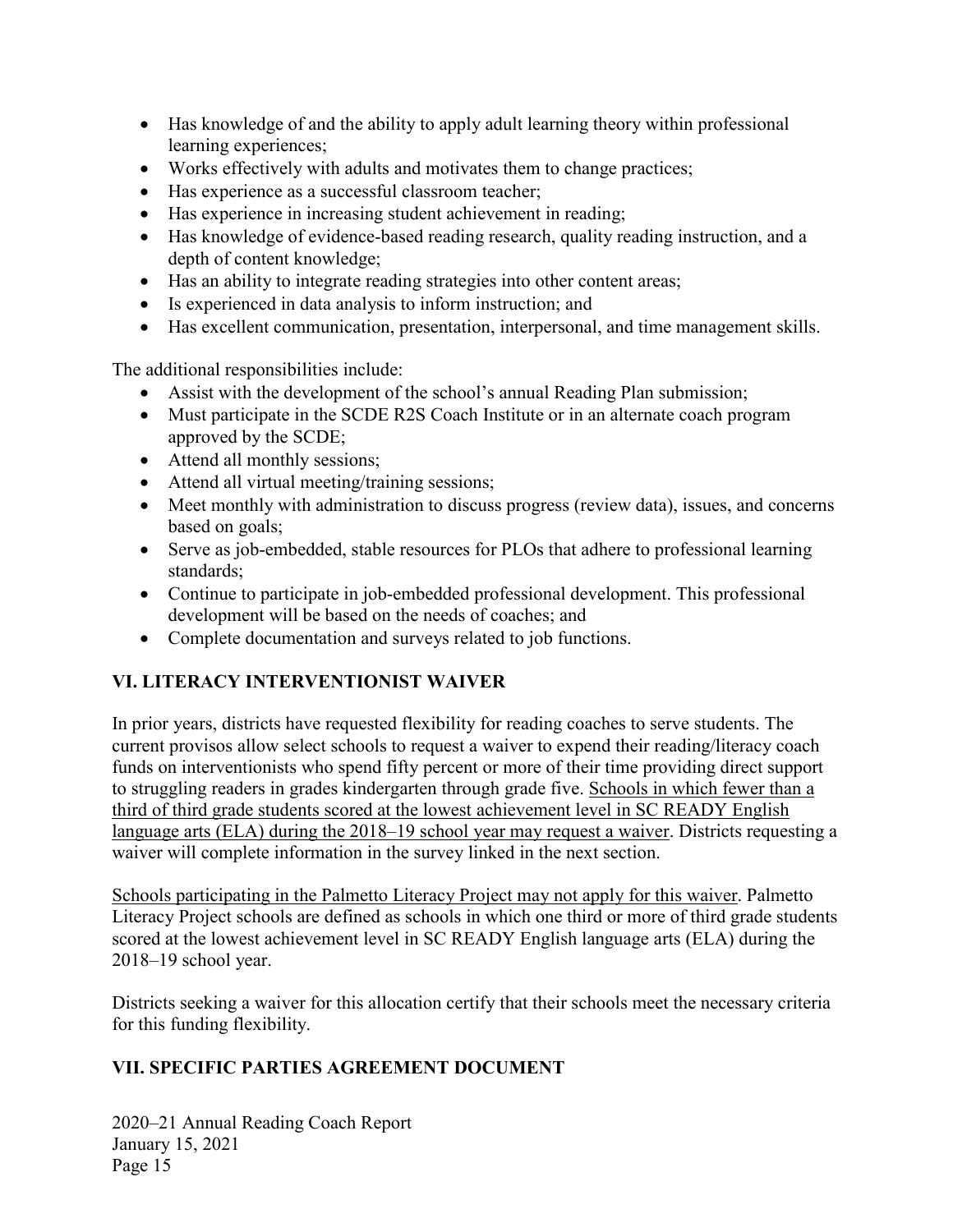This link should be provided to each participating school and the survey completed by the appropriate parties by the same date the original Memorandum of Agreement is signed and submitted.

# **VIII. TERMS AND TERMINATION**

The SCDE reserves the right to withdraw funding issued pursuant to this agreement if the SCDE determines that the school or district is not utilizing such funding in a manner consistent with legislative requirements for funding, qualifications, and the roles and responsibilities as outlined herein.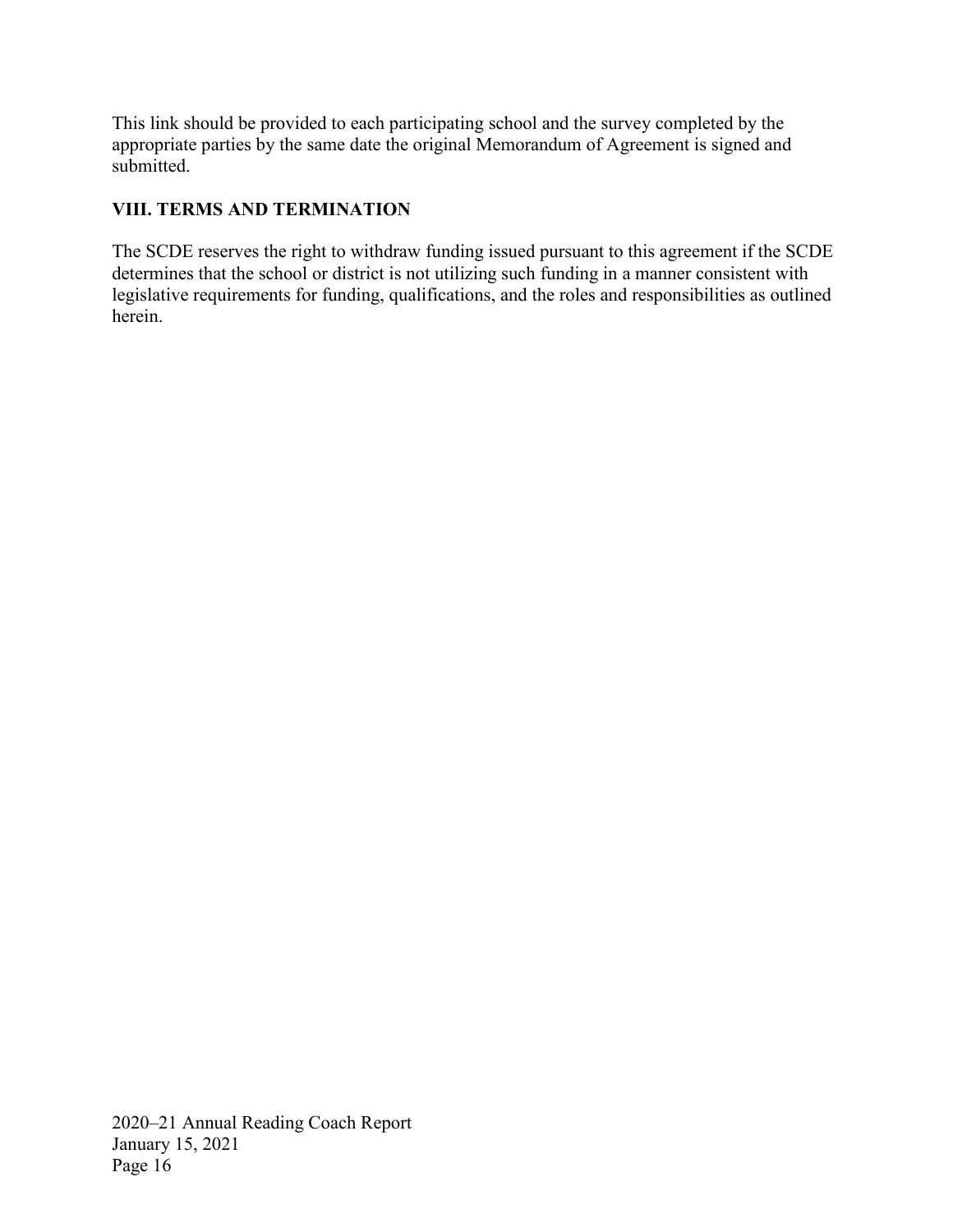|                                    |                           | $2020 - 21$                  |                                 |                                        | $2019 - 20$              |                                        |                                        |
|------------------------------------|---------------------------|------------------------------|---------------------------------|----------------------------------------|--------------------------|----------------------------------------|----------------------------------------|
| <b>District</b>                    | Primary<br><b>Schools</b> | Elementary<br><b>Schools</b> | <b>Middle</b><br><b>Schools</b> | $K-8$<br>Combination<br><b>Schools</b> | $K-12$<br><b>Schools</b> | <b>Total</b><br>Per<br><b>District</b> | <b>Total</b><br>Per<br><b>District</b> |
| Abbeville                          |                           |                              |                                 | $\mathbf{1}$                           |                          | $\mathbf 1$                            | $\overline{2}$                         |
| Aiken                              |                           | 20                           |                                 |                                        |                          | 20                                     | 22                                     |
| Allendale                          | $\mathbf{1}$              | $\mathbf{1}$                 |                                 |                                        |                          | $\overline{2}$                         | $\mathbf{1}$                           |
| Anderson 1                         | $\mathbf{1}$              | 7                            |                                 |                                        |                          | 8                                      | 8                                      |
| Anderson 2                         | $\mathbf{1}$              | $\overline{2}$               |                                 |                                        |                          | $\overline{3}$                         | $\overline{4}$                         |
| Anderson 3                         |                           | $\overline{\mathbf{3}}$      |                                 |                                        |                          | $\overline{3}$                         | $\overline{3}$                         |
| Anderson 4                         |                           | $\overline{\mathbf{4}}$      |                                 |                                        |                          | $\overline{4}$                         | $\overline{4}$                         |
| Anderson 5                         | $\mathbf{1}$              | 10                           |                                 |                                        |                          | 11                                     | 11                                     |
| Bamberg 1                          |                           | $\mathbf{1}$                 |                                 |                                        |                          | $\mathbf{1}$                           | $\mathbf{1}$                           |
| Bamberg 2                          |                           | 1                            |                                 |                                        |                          | $\mathbf{1}$                           | $\boldsymbol{0}$                       |
| Barnwell 19                        |                           |                              |                                 | $\mathbf{1}$                           |                          | $\mathbf{1}$                           | $\mathbf{1}$                           |
| <b>Barnwell 29</b>                 |                           | $\mathbf{1}$                 |                                 |                                        |                          | $\mathbf{1}$                           | $\mathbf{1}$                           |
| Barnwell 45                        |                           | $\overline{2}$               |                                 |                                        |                          | $\overline{2}$                         | $\overline{2}$                         |
| Beaufort                           | $\mathbf{1}$              | 17                           | $\mathbf{1}$                    | $\overline{2}$                         |                          | 21                                     | 19                                     |
| Berkeley                           | $\overline{3}$            | 24                           | $\overline{2}$                  | $\mathbf{1}$                           |                          | 30                                     | 26                                     |
| Calhoun                            |                           |                              |                                 | $\overline{2}$                         |                          | $\overline{2}$                         | $\mathbf{1}$                           |
| Charleston                         | $\overline{2}$            | 39                           |                                 | 9                                      | $\mathbf{1}$             | 51                                     | 54                                     |
| Charter<br>Institute at<br>Erskine |                           | $\overline{4}$               |                                 | 6                                      | 5                        | 15                                     | 11                                     |
| Cherokee                           | $\mathbf{1}$              | 11                           |                                 |                                        |                          | 12                                     | 12                                     |
| Chester                            |                           | 5                            |                                 |                                        |                          | 5                                      | 5                                      |
| Chesterfield                       | $\overline{2}$            | $\overline{7}$               |                                 |                                        |                          | 9                                      | 8                                      |
| Clarendon 1                        | $\mathbf{1}$              | $\mathbf{1}%$                |                                 |                                        |                          | $\overline{2}$                         | $\boldsymbol{0}$                       |
| Clarendon 2                        | $\overline{2}$            | $\mathbf{1}$                 |                                 |                                        |                          | $\overline{3}$                         | $\overline{3}$                         |
| Clarendon 3                        |                           | 1                            |                                 |                                        |                          | $\mathbf{1}$                           | $\mathbf{1}$                           |
| Colleton                           | $\mathbf{1}$              | 5                            |                                 |                                        |                          | 6                                      | 5                                      |
| Darlington                         | $\overline{2}$            | 9                            |                                 |                                        |                          | 11                                     | 12                                     |

# <span id="page-18-0"></span>**Appendix D: Number of Coaches by District and School Level, 2020–21**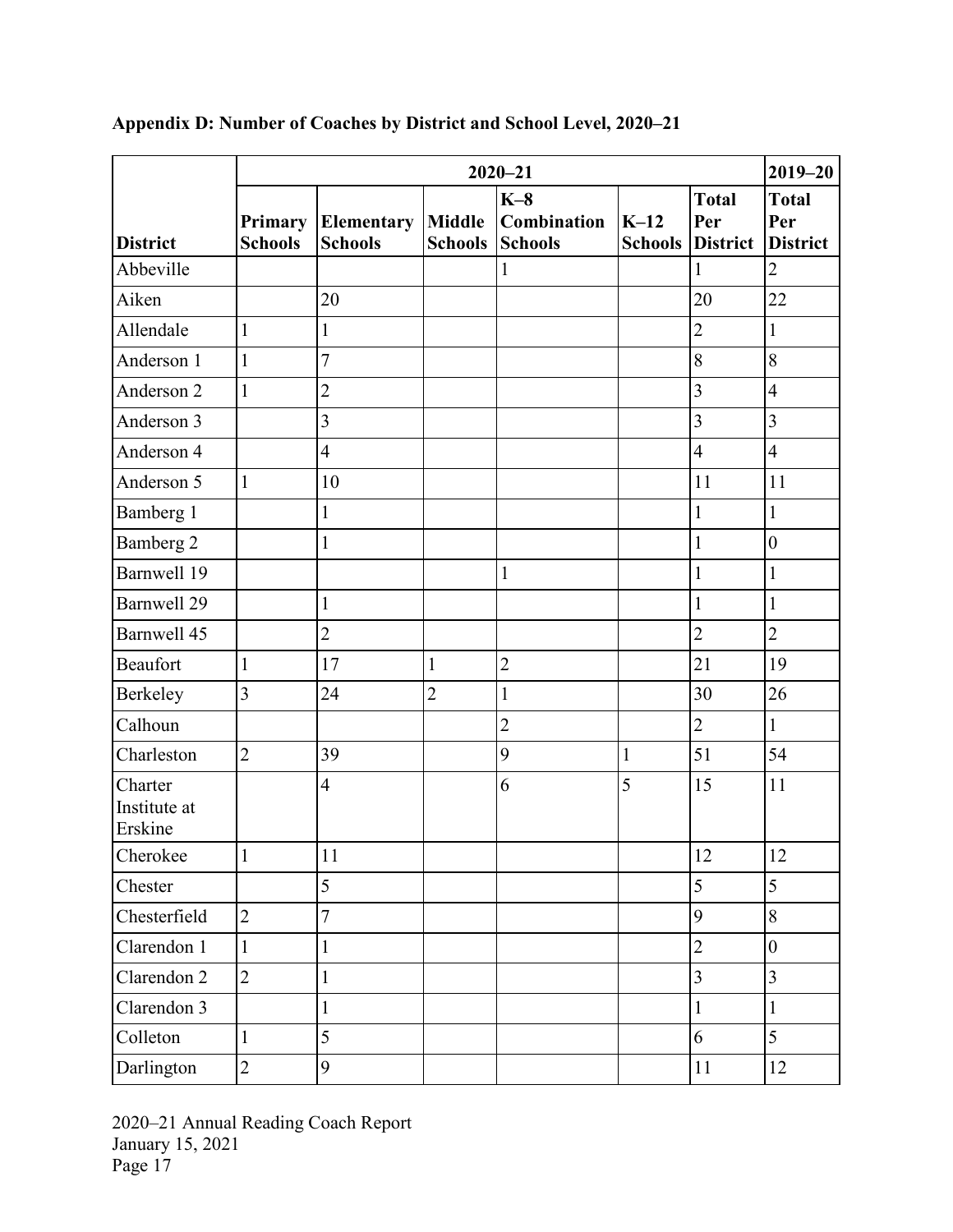|                 | $2020 - 21$               |                              |                                 | $2019 - 20$                                   |                          |                                        |                                        |
|-----------------|---------------------------|------------------------------|---------------------------------|-----------------------------------------------|--------------------------|----------------------------------------|----------------------------------------|
| <b>District</b> | Primary<br><b>Schools</b> | Elementary<br><b>Schools</b> | <b>Middle</b><br><b>Schools</b> | $K-8$<br><b>Combination</b><br><b>Schools</b> | $K-12$<br><b>Schools</b> | <b>Total</b><br>Per<br><b>District</b> | <b>Total</b><br>Per<br><b>District</b> |
| Dillon 3        |                           |                              | 1                               |                                               |                          | $\overline{2}$                         | $\overline{2}$                         |
| Dillon 4        | $\overline{3}$            | $\overline{3}$               |                                 |                                               |                          | 6                                      | 5                                      |
| Dorchester 2    |                           | 15                           |                                 |                                               |                          | 15                                     | 15                                     |
| Dorchester 4    |                           | $\overline{3}$               |                                 |                                               |                          | 3                                      | $\overline{3}$                         |
| Edgefield       |                           | 5                            |                                 |                                               |                          | 5                                      | $\overline{4}$                         |
| Fairfield       |                           | $\overline{3}$               |                                 |                                               |                          | $\overline{3}$                         | $\overline{4}$                         |
| Florence 1      |                           | 15                           |                                 |                                               |                          | 15                                     | 15                                     |
| Florence 2      |                           |                              |                                 | $\mathbf{1}$                                  |                          | $\mathbf{1}$                           | $\mathbf{1}$                           |
| Florence 3      | $\mathbf{1}$              | $\overline{4}$               |                                 |                                               |                          | 5                                      | 5                                      |
| Florence 4      |                           | 1                            |                                 |                                               |                          | $\mathbf{1}$                           | $\boldsymbol{0}$                       |
| Florence 5      |                           | $\mathbf{1}$                 | 1                               |                                               |                          | $\overline{2}$                         | $\overline{2}$                         |
| Georgetown      | $\mathbf{1}$              | 9                            | $\mathbf{1}$                    | $\mathbf{1}$                                  |                          | 12                                     | 11                                     |
| Greenville      |                           | 49                           |                                 | $\overline{2}$                                |                          | 51                                     | 51                                     |
| Greenwood 50    |                           | 8                            |                                 |                                               |                          | 8                                      | 8                                      |
| Greenwood 51    |                           | $\mathbf{1}$                 | $\mathbf 1$                     |                                               |                          | $\overline{2}$                         | $\overline{2}$                         |
| Greenwood 52    |                           | $\overline{2}$               |                                 |                                               |                          | $\overline{2}$                         | $\mathbf{1}$                           |
| Hampton 1       | $\overline{2}$            | 3                            |                                 |                                               |                          | 5                                      | 6                                      |
| Hampton 2       |                           | $\mathbf{1}$                 |                                 |                                               |                          | $\mathbf{1}$                           | $\mathbf{1}$                           |
| Horry           | 3                         | 22                           |                                 | $\overline{c}$                                |                          | $27\,$                                 | 51                                     |
| Jasper          |                           | $\overline{2}$               |                                 |                                               |                          | $\overline{2}$                         | $\overline{2}$                         |
| Kershaw         |                           | 11                           |                                 |                                               |                          | 11                                     | 11                                     |
| Lancaster       |                           | 12                           |                                 |                                               |                          | 12                                     | 12                                     |
| Laurens 55      |                           | $\overline{4}$               |                                 | $\overline{2}$                                |                          | 6                                      | 6                                      |
| Laurens 56      |                           | $\overline{3}$               |                                 |                                               |                          | $\overline{3}$                         | $\overline{3}$                         |
| Lee             |                           | 3                            |                                 |                                               |                          | $\overline{3}$                         | $\overline{2}$                         |
| Lexington 1     |                           | 17                           |                                 |                                               |                          | 17                                     | 17                                     |
| Lexington 2     |                           | 6                            |                                 |                                               |                          | 6                                      | 6                                      |
| Lexington 3     |                           | $\overline{2}$               |                                 |                                               |                          | $\overline{2}$                         | $\overline{2}$                         |
| Lexington 4     | $\mathbf{1}$              | $\overline{2}$               |                                 |                                               |                          | $\overline{3}$                         | $\overline{3}$                         |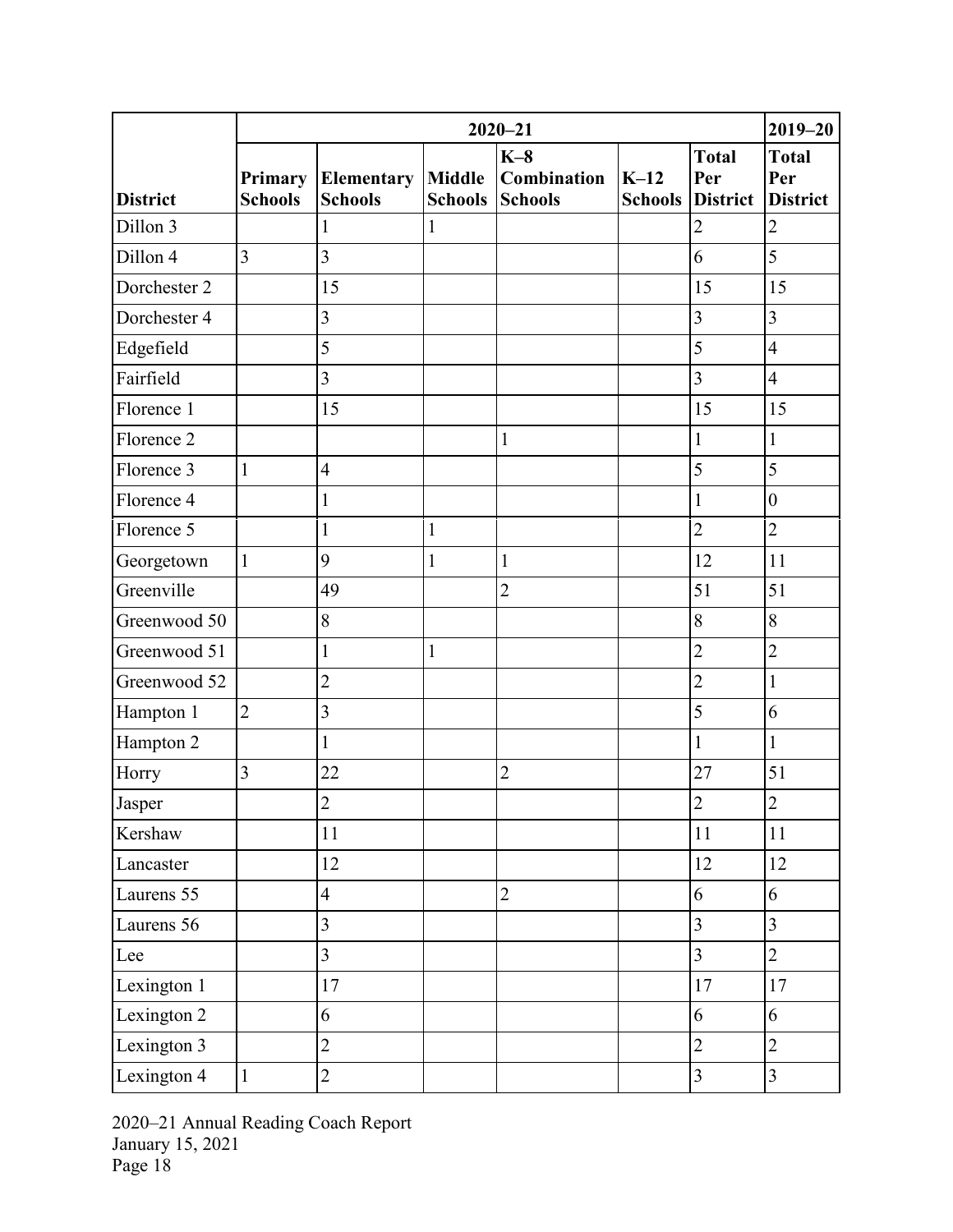|                                                       | $2020 - 21$               |                              |                                 |                                        | $2019 - 20$              |                                        |                                        |
|-------------------------------------------------------|---------------------------|------------------------------|---------------------------------|----------------------------------------|--------------------------|----------------------------------------|----------------------------------------|
| <b>District</b>                                       | Primary<br><b>Schools</b> | Elementary<br><b>Schools</b> | <b>Middle</b><br><b>Schools</b> | $K-8$<br>Combination<br><b>Schools</b> | $K-12$<br><b>Schools</b> | <b>Total</b><br>Per<br><b>District</b> | <b>Total</b><br>Per<br><b>District</b> |
| Lexington &<br>Richland 5                             |                           | 13                           |                                 |                                        |                          | 13                                     | 12                                     |
| Marion                                                | $\overline{2}$            | $\overline{2}$               |                                 | $\mathbf{1}$                           |                          | 5                                      | 5                                      |
| Marlboro                                              | $\mathbf{1}$              | $\overline{2}$               |                                 | $\overline{2}$                         |                          | 5                                      | 5                                      |
| McCormick                                             |                           |                              |                                 |                                        |                          | $\boldsymbol{0}$                       | $\mathbf{1}$                           |
| Newberry                                              |                           | 8                            |                                 |                                        |                          | 8                                      | $\overline{7}$                         |
| Oconee                                                |                           | 9                            | $\mathbf{1}$                    |                                        |                          | 10                                     | 10                                     |
| Orangeburg                                            | $\overline{2}$            | 13                           |                                 | $\mathbf{1}$                           |                          | 16                                     | 15                                     |
| Pickens                                               | $\mathbf{1}$              | 13                           |                                 |                                        |                          | 14                                     | 14                                     |
| Richland 1                                            |                           | 29                           |                                 |                                        |                          | 29                                     | 29                                     |
| Richland 2                                            | $\mathbf{1}$              | 23                           |                                 |                                        |                          | 24                                     | 22                                     |
| Saluda                                                | $\mathbf{1}$              | $\overline{2}$               |                                 |                                        |                          | $\overline{3}$                         | $\mathbf{1}$                           |
| <b>SC Public</b><br><b>Charter School</b><br>District |                           | $\overline{2}$               | $\overline{2}$                  | 9                                      | $\overline{7}$           | 20                                     | 19                                     |
| Spartanburg 1                                         | $\mathbf{1}$              | $\overline{4}$               |                                 | $\mathbf{1}$                           |                          | 6                                      | 6                                      |
| Spartanburg 2                                         |                           | 8                            | $\mathbf{1}$                    |                                        |                          | 9                                      | 9                                      |
| Spartanburg 3                                         |                           | $\overline{3}$               |                                 |                                        |                          | $\overline{3}$                         | $\overline{3}$                         |
| Spartanburg 4                                         |                           | $\overline{2}$               |                                 |                                        |                          | $\overline{2}$                         | $\mathbf{1}$                           |
| Spartanburg 5                                         |                           | 7                            |                                 |                                        |                          | $\overline{7}$                         | $\overline{7}$                         |
| Spartanburg 6                                         |                           | 9                            |                                 |                                        |                          | 9                                      | 9                                      |
| Spartanburg 7                                         |                           | 6                            |                                 | $\mathbf 1$                            |                          | $\overline{7}$                         | 6                                      |
| Sumter                                                |                           | 15                           |                                 |                                        |                          | 15                                     | 15                                     |
| Union                                                 |                           | $\overline{3}$               |                                 | $\mathbf{1}$                           |                          | $\overline{4}$                         | $\overline{4}$                         |
| Williamsburg                                          | $\overline{2}$            | $\overline{4}$               |                                 |                                        |                          | 6                                      | $\overline{4}$                         |
| York 1                                                |                           | 6                            |                                 |                                        |                          | 6                                      | 6                                      |
| York 2                                                |                           | 6                            |                                 |                                        |                          | 6                                      | 6                                      |
| York 3                                                |                           | $\overline{3}$               |                                 | $\mathbf{1}$                           |                          | $\overline{4}$                         | $18\,$                                 |
| York 4                                                |                           | $11\,$                       |                                 |                                        |                          | 11                                     | 9                                      |
| <b>Total</b>                                          | 41                        | 587                          | 11                              | 47                                     | 13                       | 699                                    | 711                                    |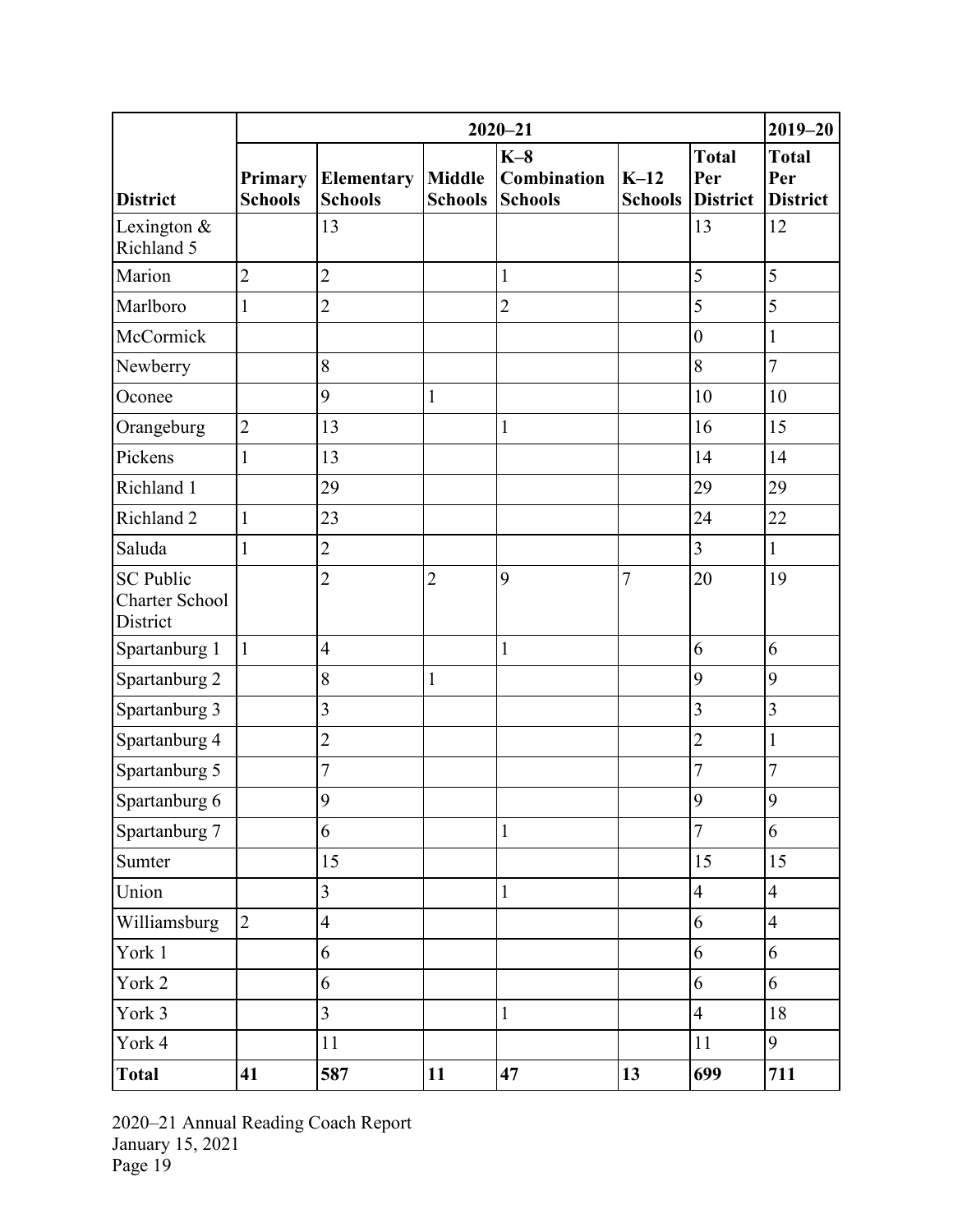\*Source: District reporting of coaches and main school-level assignment to the SCDE Finance Office.

\*\*Elementary schools include schools that serve grades PK–4, PK–5, PK–6, K–4, K–5, K–6, and 3–5. Primary schools include those that serve grades PK–2, PK–3, K–2, and K–3. K–8 Combination Schools include schools that serve students from both elementary and middle grades (e.g. PK–7, K–8). Middle schools include schools that serve grades 5–8, 6–8, and 6–9.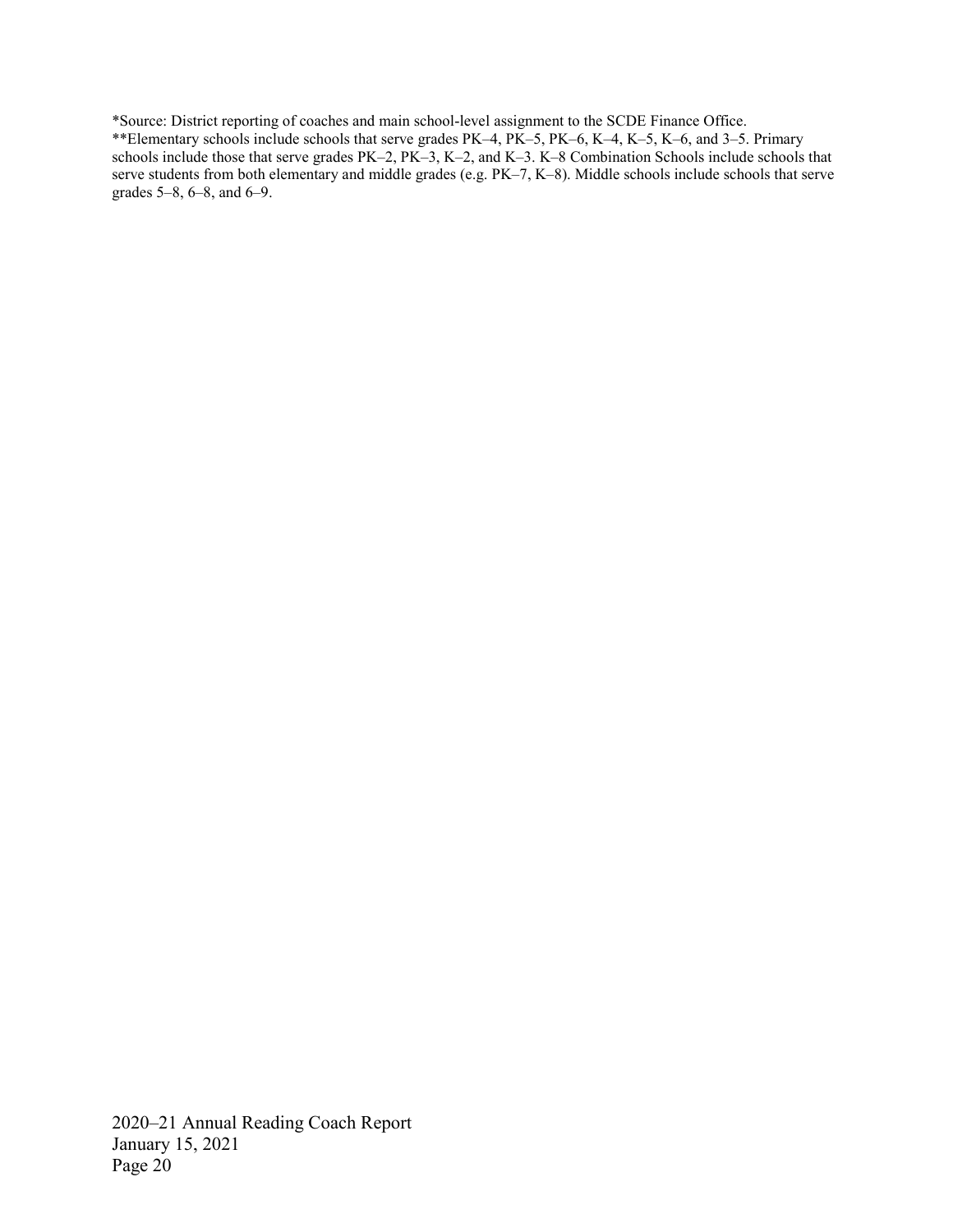# <span id="page-22-0"></span>**Appendix E: SC Coaching Competencies**

# **Standard 1: Foundational Knowledge**

Coaches understand the theoretical and evidence-based foundations of reading and writing processes and instruction.

| <b>Elements</b>                                                                                                                                                                                                                                                                                                                             | Competencies: The coach will be able to                                                                                                                                                                                                                                                                                                                                                                                                                                                                                                                                                                                                                                                                                                                                                                                                                                                                                                        |
|---------------------------------------------------------------------------------------------------------------------------------------------------------------------------------------------------------------------------------------------------------------------------------------------------------------------------------------------|------------------------------------------------------------------------------------------------------------------------------------------------------------------------------------------------------------------------------------------------------------------------------------------------------------------------------------------------------------------------------------------------------------------------------------------------------------------------------------------------------------------------------------------------------------------------------------------------------------------------------------------------------------------------------------------------------------------------------------------------------------------------------------------------------------------------------------------------------------------------------------------------------------------------------------------------|
| 1.1: Understand major theories and<br>empirical research that describe the<br>cognitive, linguistic, motivational, and<br>sociocultural foundations of reading and<br>writing development, processes, and<br>components, including word recognition,<br>language comprehension, strategic<br>knowledge, and reading-writing<br>connections. | Interpret major theories of reading and<br>$\bullet$<br>writing processes and development to<br>understand the needs of all readers in diverse<br>contexts.<br>Analyze classroom environment quality for<br>$\bullet$<br>fostering individual motivation to read and<br>write (e.g., access to print, choice, challenge,<br>and interests).<br>Demonstrate a critical stance toward the<br>$\bullet$<br>scholarship of the profession.<br>Read and understand the literature and<br>research about factors that contribute to<br>reading success (e.g., social, cognitive, and<br>physical).<br>Inform other educators about major theories<br>of reading and writing processes,<br>components, and development with<br>supporting research evidence, including<br>information about the relationship between<br>the culture and native language of English<br>learners as a support system in their learning<br>to read and write in English. |
| 1.2: Understand the historically shared<br>knowledge of the profession and changes<br>over time in the perceptions of reading<br>and writing development, processes, and<br>components.                                                                                                                                                     | Interpret and summarize historically shared<br>$\bullet$<br>knowledge (e.g., instructional strategies and<br>theories) that addresses the needs of all<br>readers.<br>Inform educators and others about the<br>$\bullet$<br>historically shared knowledge base in reading<br>and writing and its role in reading education.                                                                                                                                                                                                                                                                                                                                                                                                                                                                                                                                                                                                                    |
| 1.3: Understand the role of professional<br>judgment and practical knowledge for<br>improving all students' reading<br>development and achievement.                                                                                                                                                                                         | Model fair-mindedness, empathy, and ethical<br>$\bullet$<br>behavior when teaching students and working<br>with other professionals.<br>Communicate the importance of fair-<br>$\bullet$<br>mindedness, empathy, and ethical behavior in<br>literacy instruction and professional behavior.                                                                                                                                                                                                                                                                                                                                                                                                                                                                                                                                                                                                                                                    |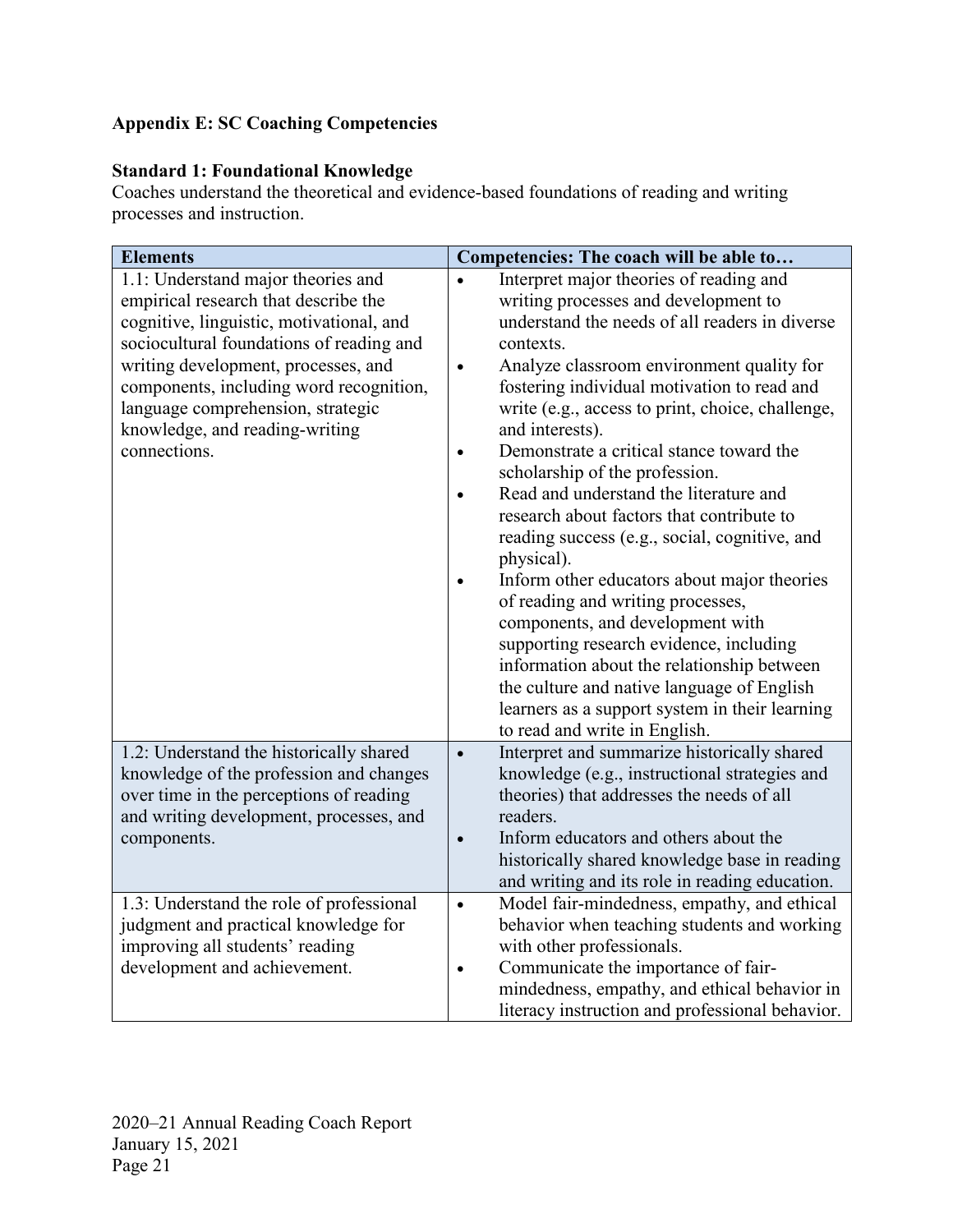# **Standard 2: Curriculum and Instruction**

Coaches use instructional approaches, materials, and an integrated, comprehensive, balanced curriculum to support student learning in reading and writing.

| <b>Elements</b>                                                                                                                                                                                                                                                                                                                                              | Competencies: The coach will be able to                                                                                                                                                                                                                                                                                                                                                                                                                                                                                                                                                                                                                                                                     |
|--------------------------------------------------------------------------------------------------------------------------------------------------------------------------------------------------------------------------------------------------------------------------------------------------------------------------------------------------------------|-------------------------------------------------------------------------------------------------------------------------------------------------------------------------------------------------------------------------------------------------------------------------------------------------------------------------------------------------------------------------------------------------------------------------------------------------------------------------------------------------------------------------------------------------------------------------------------------------------------------------------------------------------------------------------------------------------------|
| 2.1: Use foundational knowledge to<br>design or implement an integrated,<br>comprehensive, and balanced curriculum.<br>[Reading specialists may have<br>responsibilities for teaching students who<br>struggle with learning to read and must<br>also be able to support teachers in their<br>efforts to provide effective instruction for<br>all students.] | Demonstrate an understanding of the research<br>and literature that undergirds the reading and<br>writing curriculum instruction for all PreK-<br>12 students.<br>Develop and implement the curriculum to<br>$\bullet$<br>meet the specific needs of students who<br>struggle with reading.<br>Support teachers and other personnel in the<br>design, implementation, and evaluation of the<br>reading and writing curriculum for all<br>students.<br>Work with teachers and other personnel in<br>developing a literacy curriculum that has<br>vertical and horizontal alignment across<br>$PreK-12.$                                                                                                      |
| 2.2: Use appropriate and varied<br>instructional approaches, including those<br>that develop word recognition, language<br>comprehension, strategic knowledge, and<br>reading-writing connections. [McKenna<br>and Stahl (2009) define <i>reading</i> as<br>including word recognition, language<br>comprehension, and strategic knowledge.                  | Use instructional approaches supported by<br>$\bullet$<br>literature and research for the following<br>areas: concepts of print, phonemic awareness,<br>phonics, vocabulary, comprehension, fluency,<br>critical thinking, motivation, and writing.<br>Provide appropriate in-depth instruction for<br>all readers and writers, especially those who<br>struggle with reading and writing.<br>Support classroom teachers and education<br>support personnel to implement instructional<br>approaches for all students.<br>Adapt instructional materials and approaches<br>to meet the language- proficiency needs of<br>English learners and students who struggle to<br>learn to read and write as needed. |
| 2.3: Use a wide range of texts (e.g.,<br>narrative, informational, expository, and<br>poetry) from traditional print, digital, and<br>online resources.                                                                                                                                                                                                      | Demonstrate knowledge of and a critical<br>$\bullet$<br>stance toward a wide variety of quality<br>traditional print, digital, and online resources.<br>Support classroom teachers in building and<br>using a quality, accessible classroom library<br>and materials collection that meets the<br>specific needs and abilities of all learners.<br>[Reading specialists may provide support]<br>through modeling, co-teaching, observing,<br>planning, and providing resources.]                                                                                                                                                                                                                            |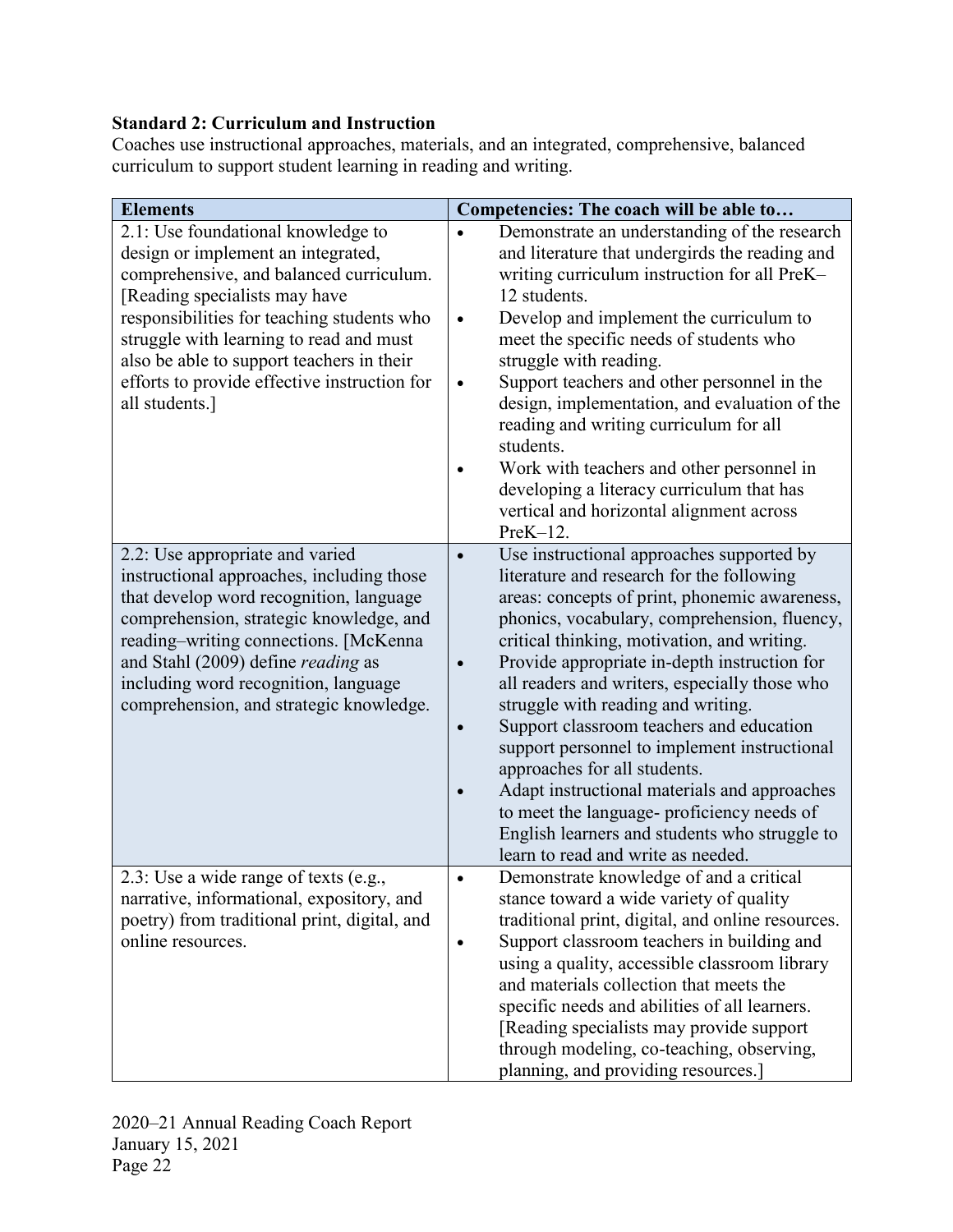| <b>Elements</b> | Competencies: The coach will be able to        |
|-----------------|------------------------------------------------|
|                 | Lead collaborative school efforts to evaluate, |
|                 | select, and use a variety of instructional     |
|                 | materials to meet the specific needs and       |
|                 | abilities of all learners.                     |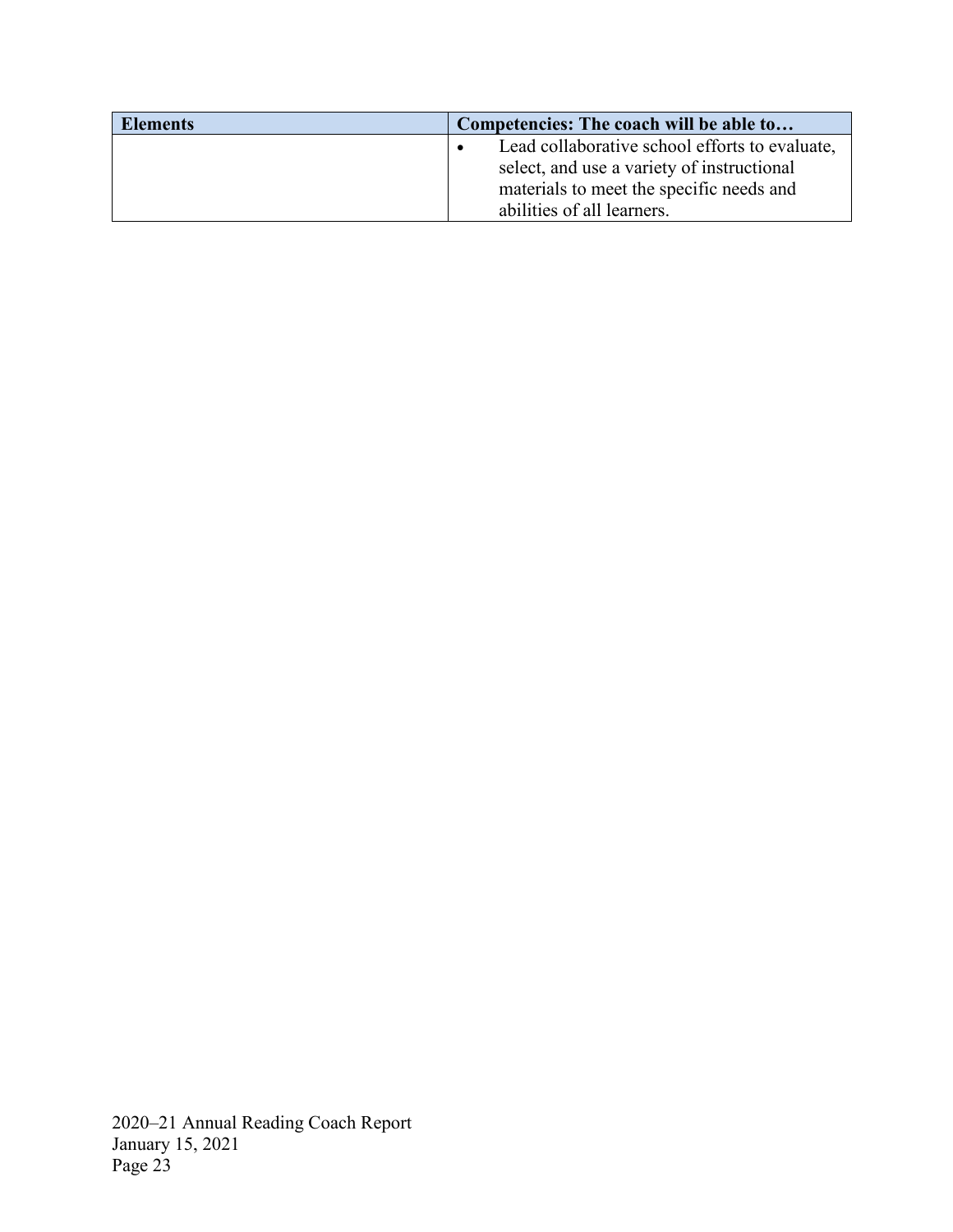# **Standard 3: Assessment and Evaluation**

Coaches use a variety of assessment tools and practices to plan and evaluate effective reading and writing instruction.

| <b>Elements</b>                                                                                                                                                                                                                                                                                                                                                           | Competencies: The coach will be able to                                                                                                                                                                                                                                                                                                                                                                                                                                                                                                                      |
|---------------------------------------------------------------------------------------------------------------------------------------------------------------------------------------------------------------------------------------------------------------------------------------------------------------------------------------------------------------------------|--------------------------------------------------------------------------------------------------------------------------------------------------------------------------------------------------------------------------------------------------------------------------------------------------------------------------------------------------------------------------------------------------------------------------------------------------------------------------------------------------------------------------------------------------------------|
| 3.1: Understand types of assessments and<br>their purposes, strengths, and limitations.                                                                                                                                                                                                                                                                                   | Demonstrate an understanding of the<br>literature and research related to<br>assessments and their uses and misuses.<br>Demonstrate an understanding of<br>established purposes for assessing the<br>performance of all readers, including tools<br>for screening, diagnosis, progress<br>monitoring, and measuring outcomes.<br>Recognize the basic technical adequacy of<br>assessments (e.g., reliability, content, and<br>construct validity).<br>Explain district and state assessment<br>frameworks, proficiency standards, and<br>student benchmarks. |
| 3.2: Select, develop, administer, and<br>interpret assessments, both traditional<br>print and electronic, for specific purposes.<br>[Reading specialists may have<br>responsibilities for teaching students who<br>struggle with learning to read and must<br>also be able to support teachers in their<br>efforts to provide effective instruction for<br>all students.] | Administer and interpret appropriate<br>assessments for students, especially those<br>who struggle with reading and writing.<br>Collaborate with and provide support to all<br>teachers in the analysis of data, using the<br>assessment results of all students.<br>Lead school-wide or larger scale analyses<br>to select assessment tools that provide a<br>systemic framework for assessing the<br>reading, writing, and language growth of<br>all students                                                                                              |
| 3.3: Use assessment information to plan<br>and evaluate instruction.                                                                                                                                                                                                                                                                                                      | Use multiple data sources to analyze<br>individual readers' performance and to plan<br>instruction and intervention.<br>Analyze and use assessment data to<br>examine the effectiveness of specific<br>intervention practices and students'<br>responses to instruction.<br>Lead teachers in analyzing and using<br>classroom, individual, grade-level, or<br>school-wide assessment data to make<br>instructional decisions.<br>Plan and evaluate professional<br>development initiatives using assessment<br>data.                                         |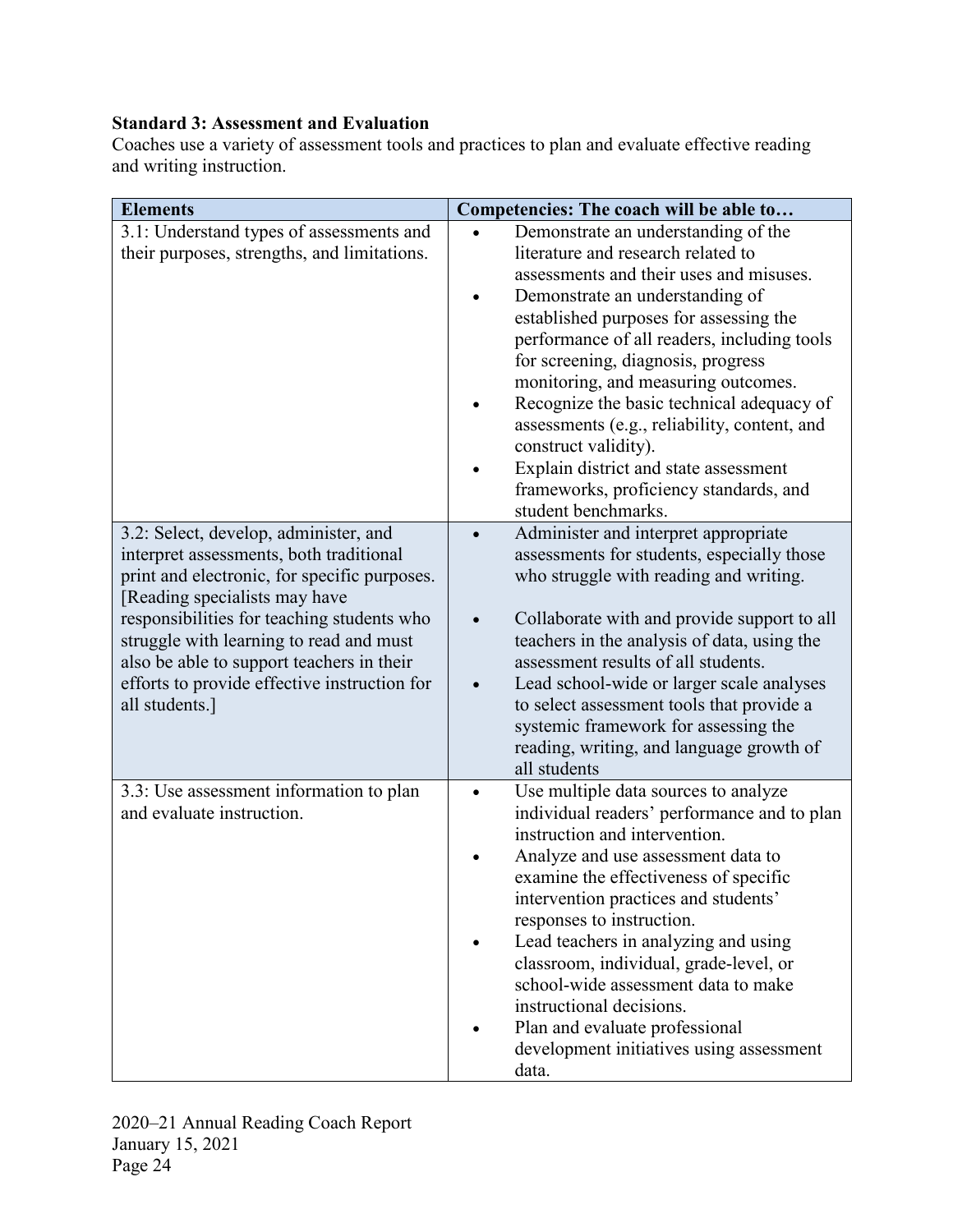| <b>Elements</b>                         | Competencies: The coach will be able to             |  |
|-----------------------------------------|-----------------------------------------------------|--|
| 3.4: Communicate assessment results and | Analyze and report assessment results to a          |  |
| implications to a variety of audiences. | variety of appropriate audiences for                |  |
|                                         | relevant implications, instructional                |  |
|                                         | purposes, and accountability.                       |  |
|                                         | Demonstrate the ability to communicate<br>$\bullet$ |  |
|                                         | results of assessments to various audiences.        |  |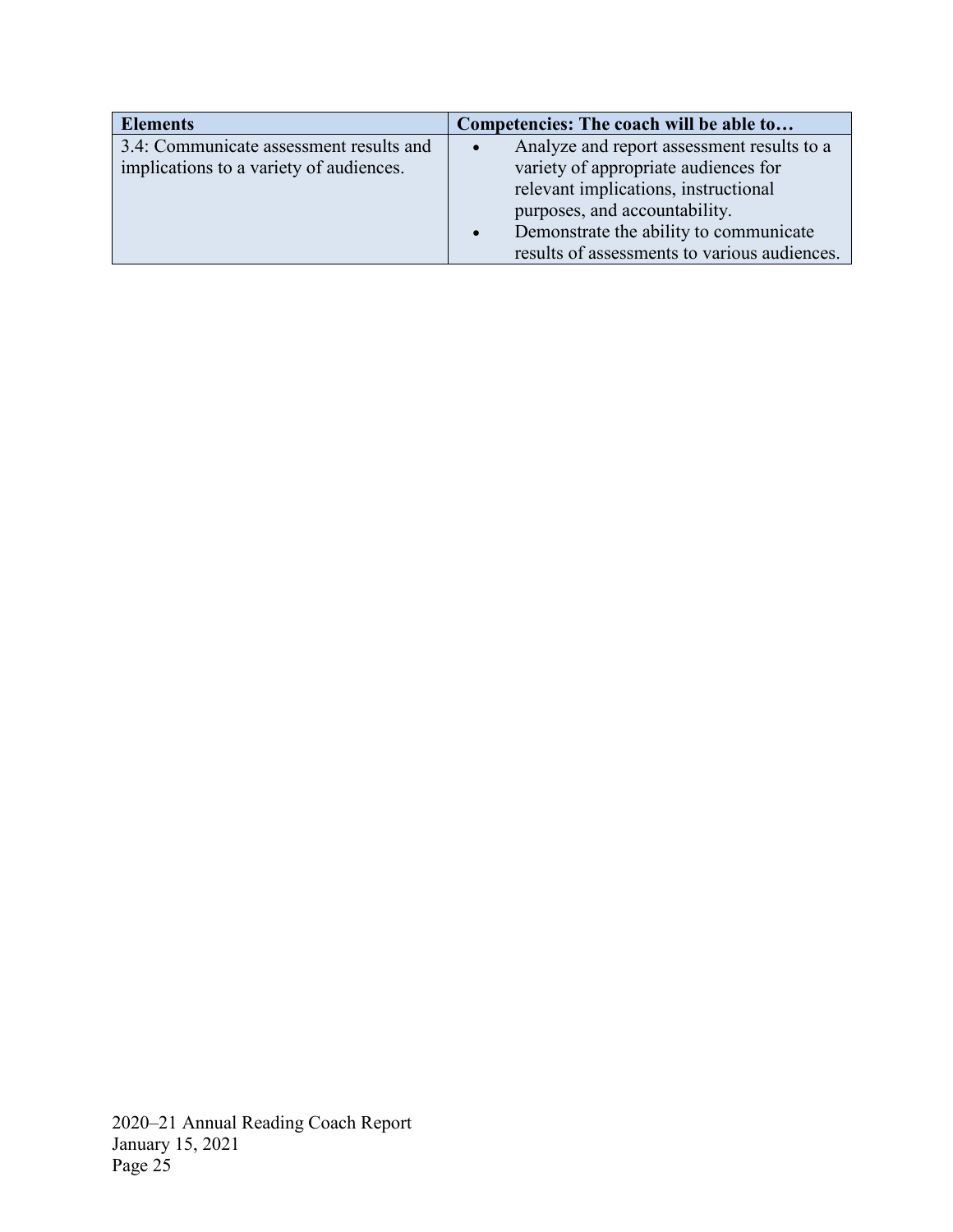# **Standard 4: Diversity**

Coaches create and engage their students in literacy practices that develop awareness, understanding, respect, and a valuing of differences in our society.

| <b>Elements</b>                                                                                                                                                                                                                                                                                                                                                                       | Competencies: The coach will be able to                                                                                                                                                                                                                                                                                                                                                                                                                                                                                                                                                                                                                                                                                                                                                                                            |
|---------------------------------------------------------------------------------------------------------------------------------------------------------------------------------------------------------------------------------------------------------------------------------------------------------------------------------------------------------------------------------------|------------------------------------------------------------------------------------------------------------------------------------------------------------------------------------------------------------------------------------------------------------------------------------------------------------------------------------------------------------------------------------------------------------------------------------------------------------------------------------------------------------------------------------------------------------------------------------------------------------------------------------------------------------------------------------------------------------------------------------------------------------------------------------------------------------------------------------|
| 4.1: Recognize, understand, and value the<br>forms of diversity that exist in society and<br>their importance in learning to read and<br>write. [Reading specialists may have<br>responsibilities for teaching students who<br>struggle with learning to read and must<br>also be able to support teachers in their<br>efforts to provide effective instruction for<br>all students.] | Demonstrate an understanding of the ways<br>in which diversity influences the reading<br>and writing development of students,<br>especially those who struggle with reading<br>and writing.<br>Assist teachers in developing reading and<br>writing instruction that is responsive to<br>diversity.<br>Assist teachers in understanding the<br>relationship between first- and second-<br>language acquisition and literacy<br>development.<br>Engage the school community in<br>conversations about research on diversity<br>and how diversity impacts reading and<br>writing development                                                                                                                                                                                                                                         |
| 4.2: Use a literacy curriculum and engage<br>in instructional practices that positively<br>impact students' knowledge, beliefs, and<br>engagement with the features of diversity.                                                                                                                                                                                                     | Provide differentiated instruction and<br>$\bullet$<br>instructional materials, including traditional<br>print, digital, and online resources that<br>capitalize on diversity.<br>Support classroom teachers in providing<br>differentiated instruction and developing<br>students as agents of their own literacy<br>learning.<br>Support and lead other educators to<br>recognize their own cultures in order to<br>teach in ways that are responsive to<br>students' diverse backgrounds.<br>Collaborate with others to build strong<br>home-to-school and school-to-home<br>literacy connections.<br>Provide support and leadership to<br>educators, parents and guardians, students,<br>and other members of the school<br>community in valuing the contributions of<br>diverse people and traditions to literacy<br>learning |
| 4.3: Develop and implement strategies to<br>advocate for equity.                                                                                                                                                                                                                                                                                                                      | Provide students with linguistic, academic,<br>and cultural experiences that link their<br>communities with the school.                                                                                                                                                                                                                                                                                                                                                                                                                                                                                                                                                                                                                                                                                                            |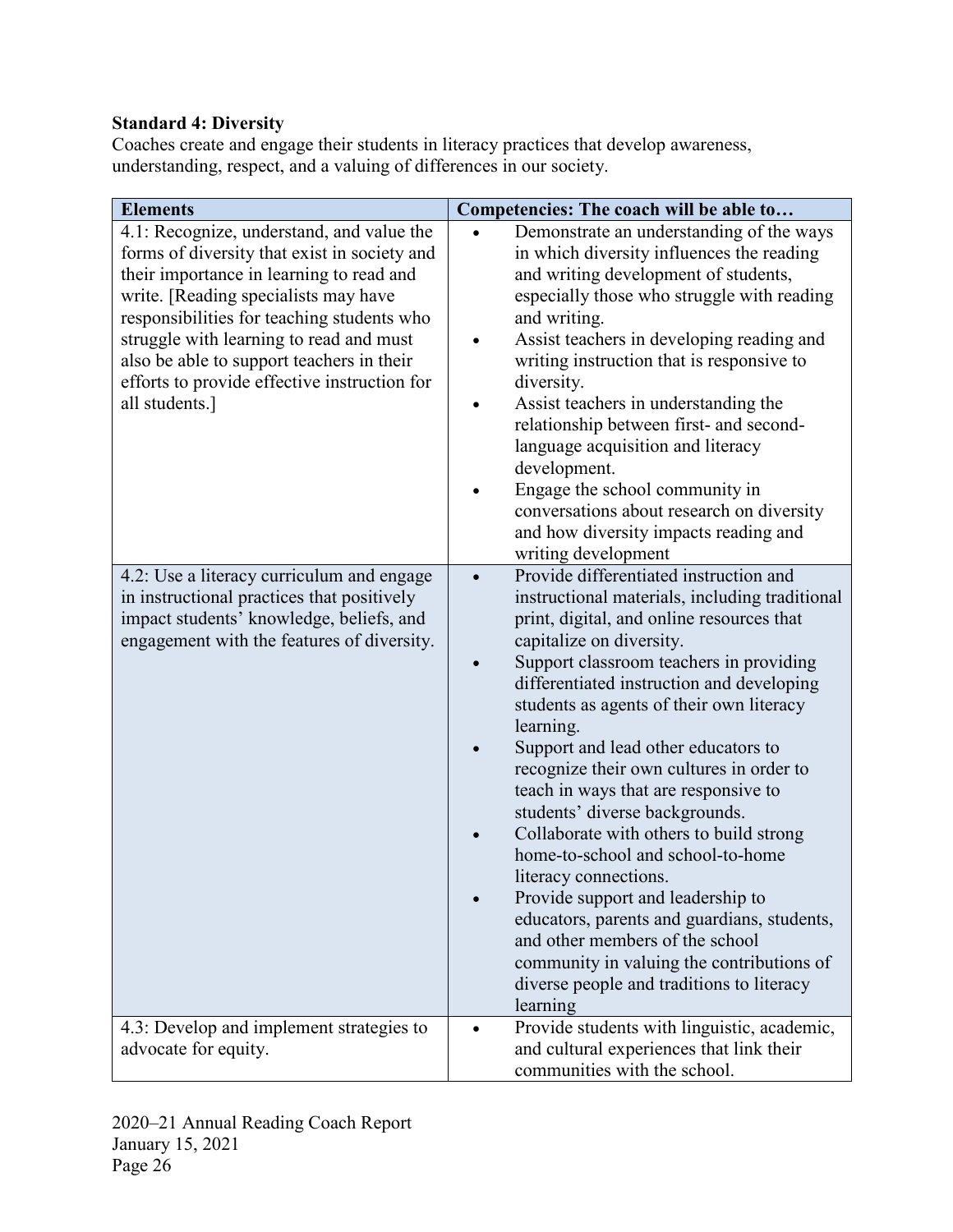| <b>Elements</b> | Competencies: The coach will be able to       |  |  |  |
|-----------------|-----------------------------------------------|--|--|--|
|                 | Advocate for change in societal practices     |  |  |  |
|                 | and institutional structures that are         |  |  |  |
|                 | inherently biased or prejudiced against       |  |  |  |
|                 | certain groups.                               |  |  |  |
|                 | Demonstrate how issues of inequity and        |  |  |  |
|                 | opportunities for social justice activism and |  |  |  |
|                 | resiliency can be incorporated into the       |  |  |  |
|                 | content areas and literacy curriculum.        |  |  |  |
|                 | Collaborate with teachers, parents and        |  |  |  |
|                 | guardians, and administrators to implement    |  |  |  |
|                 | policies and instructional practices that     |  |  |  |
|                 | promote equity and draw connections           |  |  |  |
|                 | between home and community literacy and       |  |  |  |
|                 | school literacy.                              |  |  |  |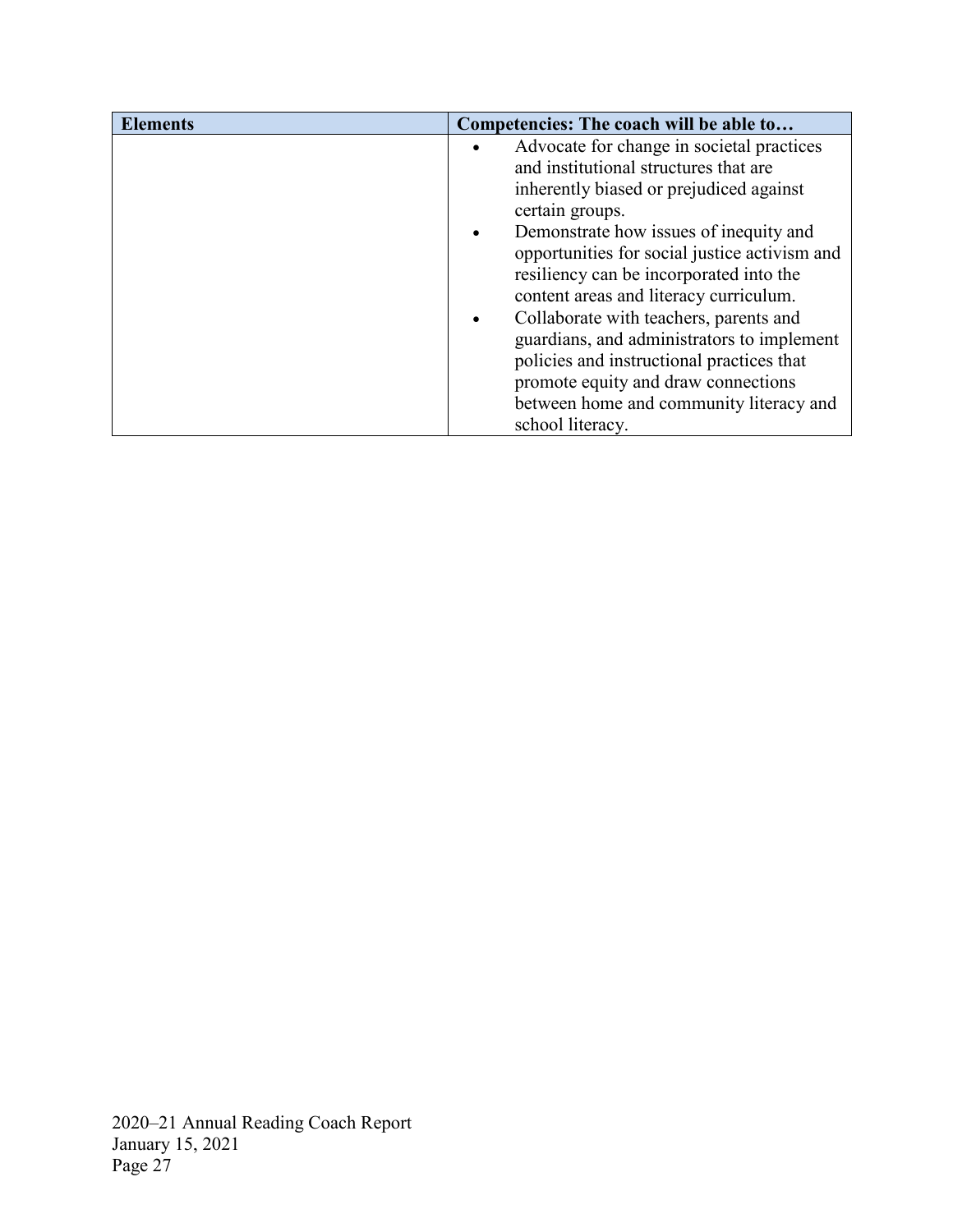# **Standard 5: Literate Environment**

Coaches create a literate environment that fosters reading and writing by integrating foundational knowledge, instructional practices, approaches and methods, curriculum materials, and the appropriate use of assessments.

| <b>Elements</b>                                                                                                                                                                                                                                                                                                                                                                                                                | Competencies: The coach will be able to                                                                                                                                                                                                                                                                                                                                                |  |  |
|--------------------------------------------------------------------------------------------------------------------------------------------------------------------------------------------------------------------------------------------------------------------------------------------------------------------------------------------------------------------------------------------------------------------------------|----------------------------------------------------------------------------------------------------------------------------------------------------------------------------------------------------------------------------------------------------------------------------------------------------------------------------------------------------------------------------------------|--|--|
| 5.1: Design the physical environment to<br>optimize students' use of traditional print,<br>digital, and online resources in reading<br>and writing instruction.                                                                                                                                                                                                                                                                | Arrange instructional areas to provide easy<br>access to books and other instructional<br>materials for a variety of individual, small-<br>group, and whole-class activities and<br>support teachers in doing the same.<br>Modify the arrangements to accommodate<br>students' changing needs.                                                                                         |  |  |
| 5.2: Design a social environment that is<br>low risk and includes choice, motivation,<br>and scaffolded support to optimize<br>students' opportunities for learning to read<br>and write. [Reading specialists may have<br>responsibilities for teaching students who<br>struggle with learning to read and must<br>also be able to support teachers in their<br>efforts to provide effective instruction for<br>all students. | Create supportive social environments for<br>all students, especially those who struggle<br>with reading and writing.<br>Model for and support teachers and other<br>$\bullet$<br>professionals in doing the same for all<br>students.<br>Create supportive environments where<br>English learners are encouraged and given<br>many opportunities to use English.                      |  |  |
| 5.3: Use routines to support reading and<br>writing instruction (e.g., time allocation,<br>transitions from one activity to another;<br>discussions, and peer feedback).                                                                                                                                                                                                                                                       | Understand the role of routines in creating<br>$\bullet$<br>and maintaining positive learning<br>environments for reading and writing<br>instruction using traditional print, digital,<br>and online resources.<br>Create effective routines for all students,<br>especially those who struggle with reading<br>and writing.<br>Support teachers in doing the same for all<br>readers. |  |  |
| 5.4: Use a variety of classroom<br>configurations (i.e., whole class, small<br>group, and individual) to differentiate<br>instruction.                                                                                                                                                                                                                                                                                         | Use evidence-based grouping practices to<br>$\bullet$<br>meet the needs of all students, especially<br>those who struggle with reading and<br>writing.<br>Support teachers in doing the same for all<br>students.                                                                                                                                                                      |  |  |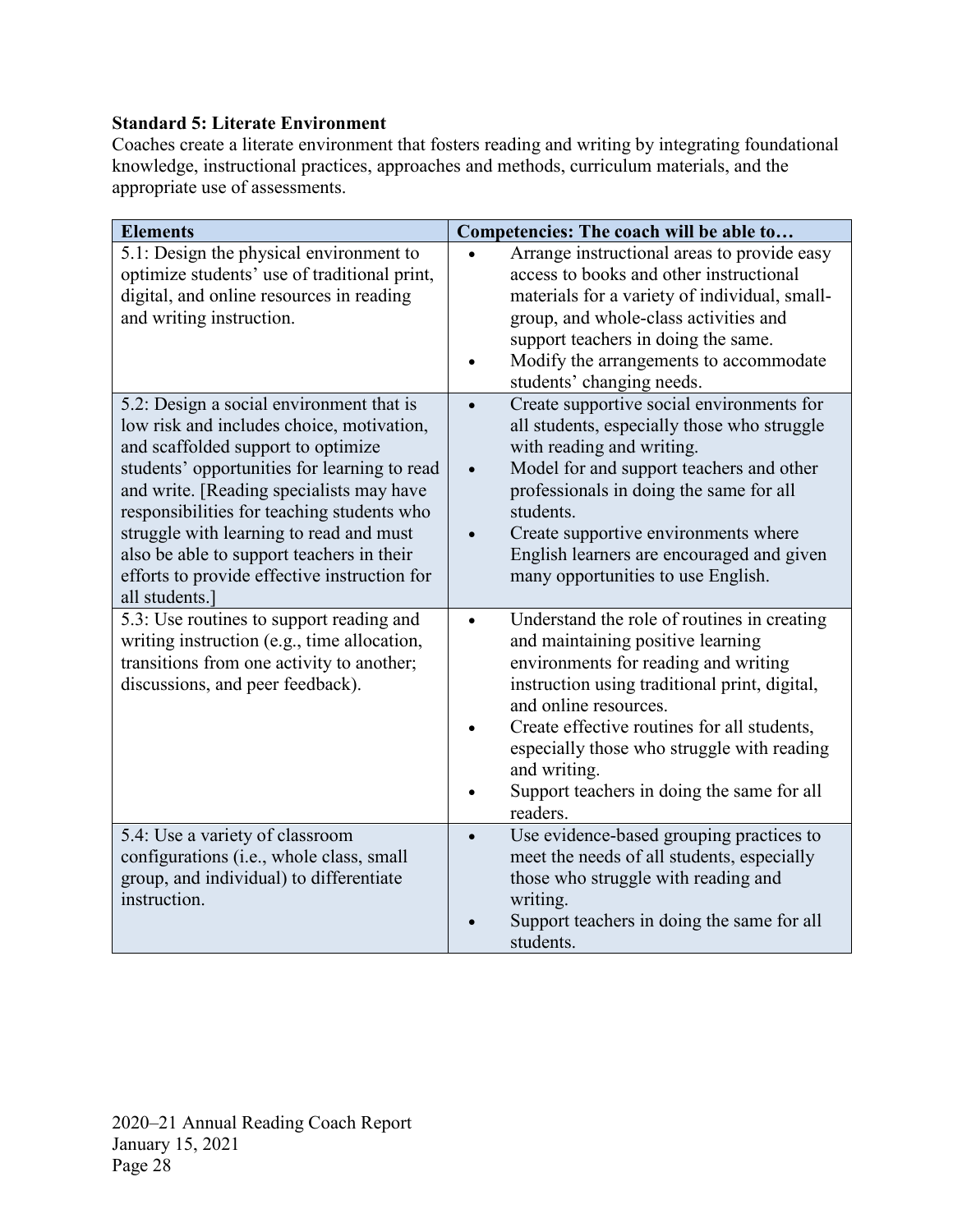# **Standard 6: Professional Learning and Leadership**

Coaches recognize the importance of, demonstrate, and facilitate professional learning and leadership as a career-long effort and responsibility.

| <b>Elements</b>                                                                                                                                                                                                                                                                                                                                                          | Competencies: The coach will be able to                                                                                                                                                                                                                                                                                                                                                                                                                                                                                                                                                                                                                                            |
|--------------------------------------------------------------------------------------------------------------------------------------------------------------------------------------------------------------------------------------------------------------------------------------------------------------------------------------------------------------------------|------------------------------------------------------------------------------------------------------------------------------------------------------------------------------------------------------------------------------------------------------------------------------------------------------------------------------------------------------------------------------------------------------------------------------------------------------------------------------------------------------------------------------------------------------------------------------------------------------------------------------------------------------------------------------------|
| 6.1: Demonstrate foundational knowledge<br>of adult learning theories and related<br>research about organizational change,<br>professional development, and school<br>culture.                                                                                                                                                                                           | Use literature and research findings about<br>adult learning, organizational change,<br>professional development, and school<br>culture in working with teachers and other<br>professionals.<br>Use knowledge of students and teachers to<br>build effective professional development<br>programs.<br>Use the research base to assist in building<br>an effective, school-wide professional<br>development program.                                                                                                                                                                                                                                                                |
| 6.2: Display positive dispositions related<br>to their own reading and writing and the<br>teaching of reading and writing, and<br>pursue the development of individual<br>professional knowledge and behaviors.<br>[This element deals with positive attitudes]<br>not only with colleagues but also with<br>community members, parents and<br>guardians, and so forth.] | Articulate the research base related to the<br>$\bullet$<br>connections among teacher dispositions,<br>student learning, and the involvement of<br>parents, guardians, and the community.<br>Promote the value of reading and writing in<br>and out of school by modeling a positive<br>attitude toward reading and writing with<br>students, colleagues, administrators, and<br>parents and guardians.<br>Join and participate in professional literacy<br>organizations, symposia, conferences, and<br>workshops.<br>Demonstrate effective interpersonal,<br>communication, and leadership skills.<br>Demonstrate effective use of technology for<br>improving student learning. |
| 6.3: Participate in, design, facilitate, lead,<br>and evaluate effective and differentiated<br>professional development programs                                                                                                                                                                                                                                         | Collaborate in planning, leading, and<br>$\bullet$<br>evaluating professional development<br>activities for individuals and groups of<br>teachers. Activities may include working<br>individually with teachers (e.g., modeling,<br>complaining, co-teaching, and observing) or<br>with groups (e.g., teacher workshops, group<br>meetings, and online learning).<br>Demonstrate the ability to hold effective<br>conversations (e.g., for planning and<br>reflective problem solving) with individuals<br>and groups of teachers, work collaboratively<br>with teachers and administrators, and<br>facilitate group meetings.                                                     |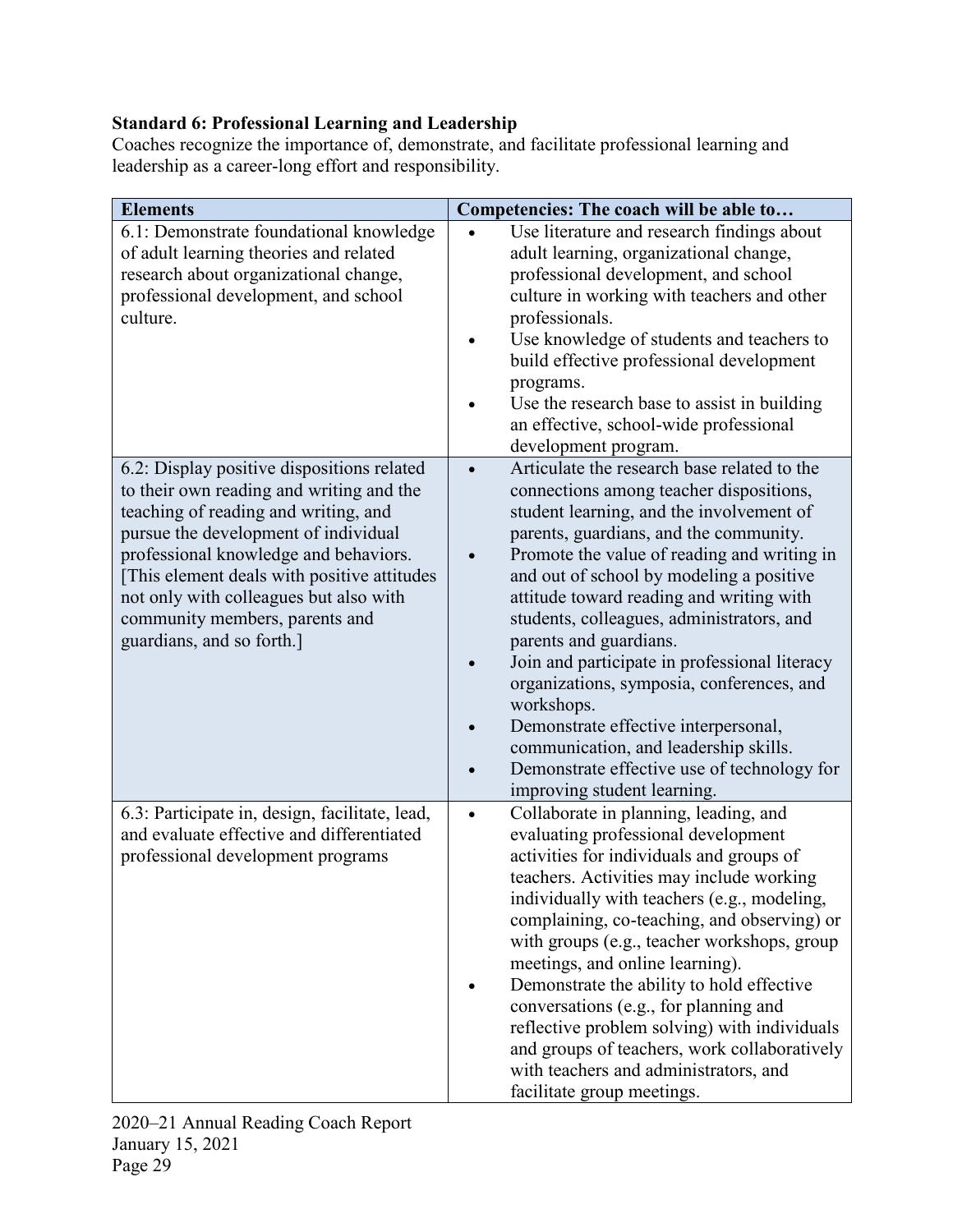| <b>Elements</b>                                                              | Competencies: The coach will be able to                                                                                                                                                                                                                                                                                                                                                                                                                                                                                                                                                                                                                                         |  |  |
|------------------------------------------------------------------------------|---------------------------------------------------------------------------------------------------------------------------------------------------------------------------------------------------------------------------------------------------------------------------------------------------------------------------------------------------------------------------------------------------------------------------------------------------------------------------------------------------------------------------------------------------------------------------------------------------------------------------------------------------------------------------------|--|--|
|                                                                              | Support teachers in their efforts to use<br>technology in literacy assessment and<br>instruction.                                                                                                                                                                                                                                                                                                                                                                                                                                                                                                                                                                               |  |  |
| 6.4: Understand and influence local, state,<br>or national policy decisions. | Demonstrate an understanding of local,<br>state, and national policies that affect<br>reading and writing instruction.<br>Write or assist in writing proposals that<br>enable schools to obtain additional funding<br>to support literacy efforts.<br>Promote effective communication and<br>collaboration among stakeholders, including<br>parents and guardians, teachers,<br>administrators, policymakers, and<br>community members.<br>Advocate with various groups (e.g.,<br>administrators, school boards, and local,<br>state, and federal policy making bodies) for<br>needed organizational and instructional<br>changes to promote effective literacy<br>instruction. |  |  |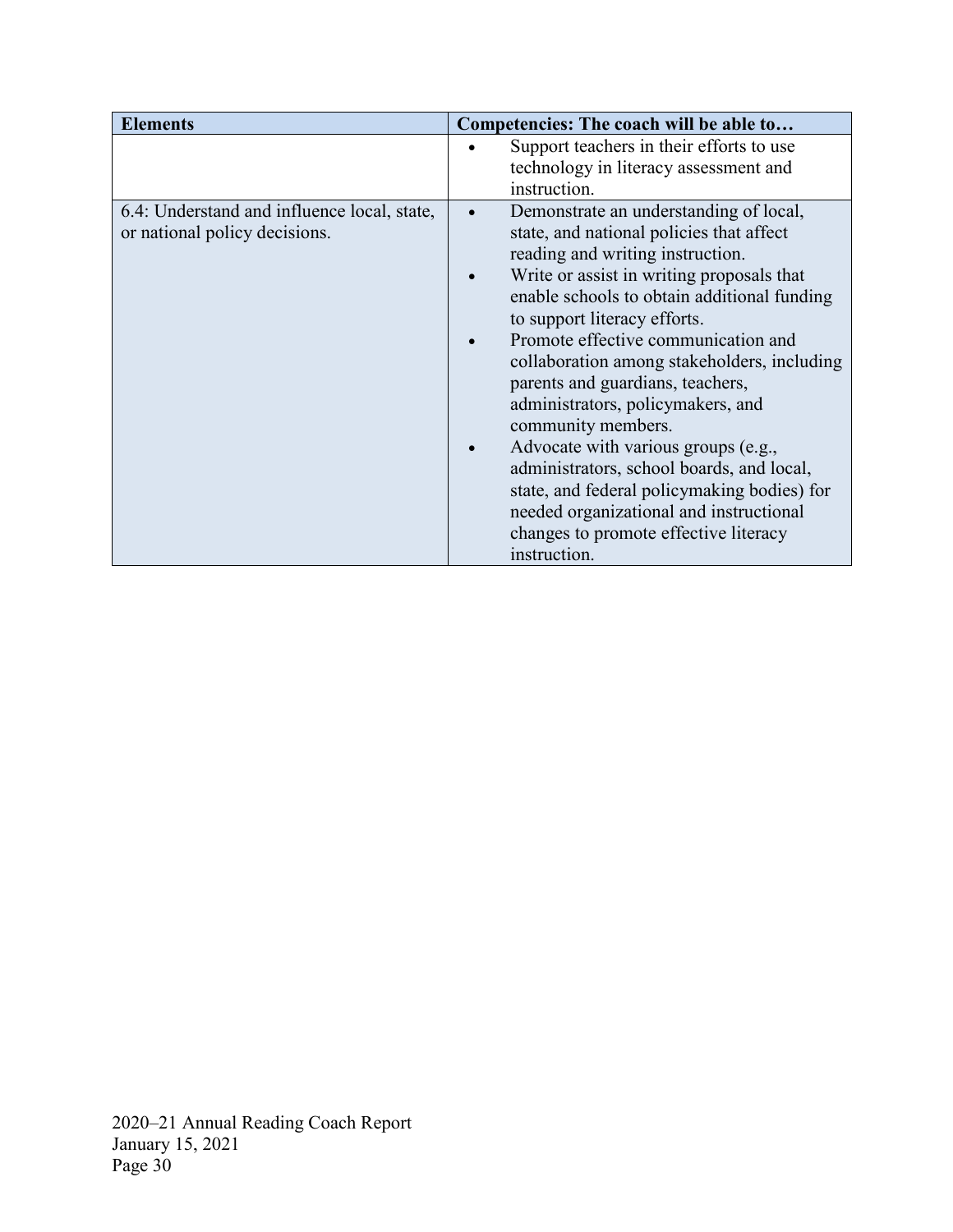<span id="page-32-0"></span>

| <b>District</b> | <b>School</b>                              | <b>Priority</b> | 2019 DNM % |
|-----------------|--------------------------------------------|-----------------|------------|
|                 |                                            | <b>School</b>   |            |
| Aiken           | Lloyd-Kennedy Charter                      |                 | 75.00%     |
| Allendale       | Allendale Elementary                       |                 | 60.00%     |
| Allendale       | Fairfax Elementary (Feed Allendale)        |                 | N/A        |
| Anderson 5      | Homeland Park Primary (Feed Varennes)      |                 | N/A        |
| Anderson 5      | <b>Varennes Elementary</b>                 |                 | 51.97%     |
| Bamberg 2       | Denmark-Olar Elementary                    |                 | 53.45%     |
| Barnwell 19     | Macedonia Elementary-Middle                |                 | 52.63%     |
| Beaufort        | Robert Smalls International Academy        |                 | 54.05%     |
| <b>Beaufort</b> | St. Helena Elementary                      |                 | 54.55%     |
| Beaufort        | <b>Whale Branch Elementary</b>             | Y               | 64.87%     |
| Charleston      | Chicora Elementary                         |                 | 65.00%     |
| Charleston      | E.B. Ellington Elementary                  |                 | 54.00%     |
| Charleston      | Edith L. Frierson Elementary               |                 | 56.25%     |
| Charleston      | Pepperhill Elementary                      | Y               | 58.62%     |
| Charleston      | Sanders-Clyde Elementary                   | Y               | 58.49%     |
| Charleston      | St. James Santee Elementary                |                 | 59.26%     |
| Cherokee        | Mary Bramlett Elementary                   | Y               | 62.79%     |
| Chester         | Chester Park Elementary School of Literacy |                 | 53.33%     |
| Clarendon 1     | St. Paul Elementary                        |                 | 56.25%     |
| Clarendon 1     | Summerton Early Childhood Center (Feed St. |                 | N/A        |
|                 | Paul)                                      |                 |            |
| Colleton        | Hendersonville Elementary                  | Y               | 58.00%     |
| Darlington      | <b>Bay Road Elementary</b>                 |                 | 60.00%     |

# <span id="page-32-1"></span>**Appendix F: Palmetto Literacy Project Tier 3 Support Schools[3](#page-32-1)**

2020–21 Annual Reading Coach Report

 <sup>3</sup> The Does Not Meet (DNM) column represents the percentage of third grade students who tested in DNM on SC READY ELA in 2018**–**19. Schools with "N/A" are primary schools without third grade scores.

January 15, 2021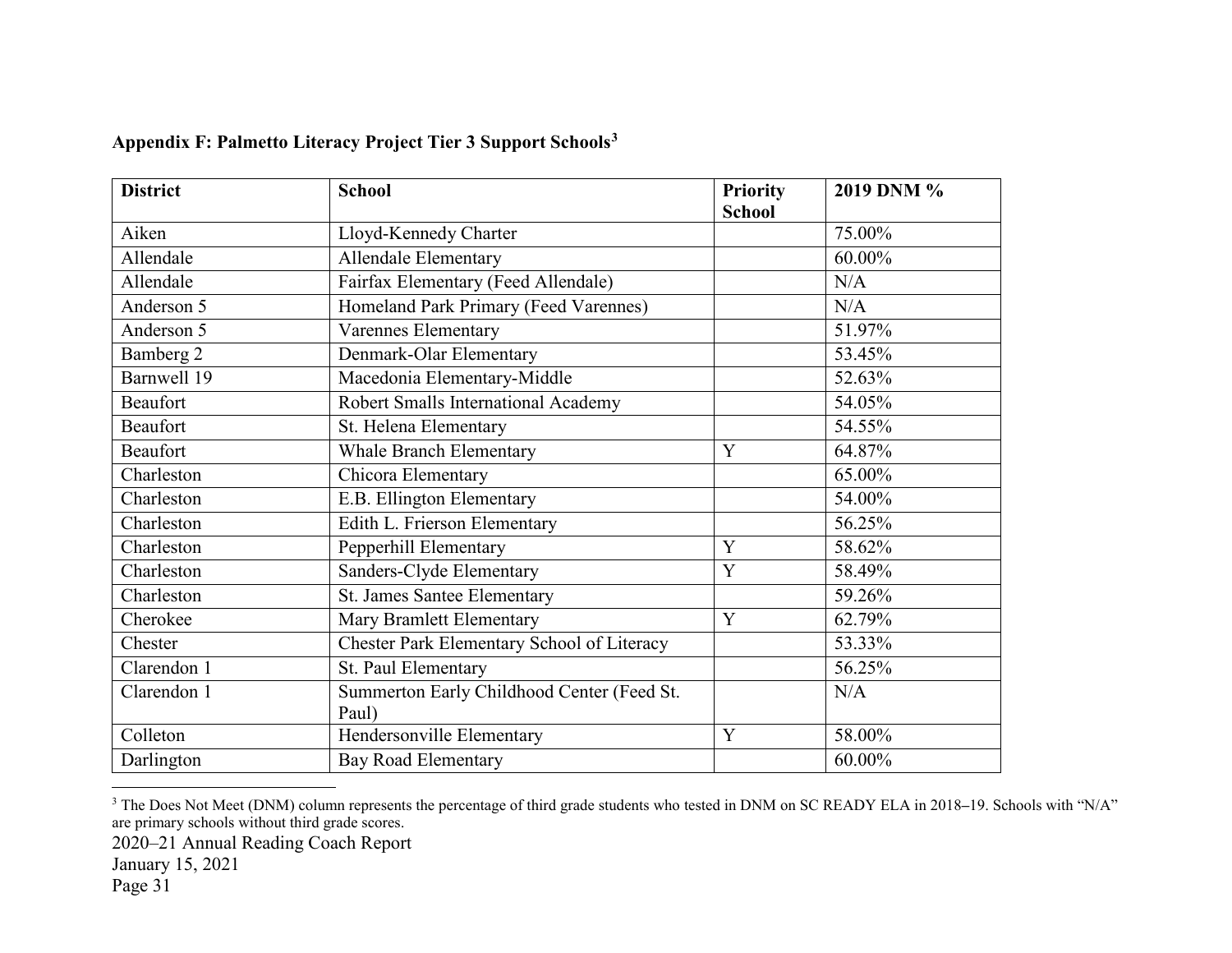| <b>District</b> | <b>School</b>                           | Priority      | 2019 DNM % |
|-----------------|-----------------------------------------|---------------|------------|
|                 |                                         | <b>School</b> |            |
| Darlington      | Rosenwald Elementary/Middle             |               | 53.33%     |
| Darlington      | Southside Early Childhood Center (Feed  |               | N/A        |
|                 | Multiple Schools)                       |               |            |
| Fairfield       | Fairfield Elementary                    |               | 56.52%     |
| Florence 3      | Olanta Elementary                       |               | 51.72%     |
| Florence 4      | <b>Brockington Elementary</b>           |               | 59.09%     |
| Hampton 1       | <b>Fennell Elementary</b>               |               | 53.85%     |
| Horry           | Academy of Hope Charter                 |               | 53.33%     |
| Jasper          | Ridgeland Elementary                    |               | 53.08%     |
| Kershaw         | <b>Bethune Elementary</b>               |               | 50.00%     |
| Lancaster       | <b>Brooklyn Springs Elementary</b>      |               | 72.50%     |
| Lancaster       | Clinton Elementary                      |               | 62.16%     |
| Marion 10       | <b>Easterling Primary (Feed Marion)</b> |               | N/A        |
| Marion 10       | <b>Marion Intermediate</b>              |               | 55.19%     |
| Marion 10       | McCormick Elementary                    |               | 56.88%     |
| Marion 10       | North Mullins Primary (Feed McCormick)  |               | N/A        |
| Marlboro        | Clio Elementary/Middle                  |               | 53.57%     |
| McCormick       | <b>McCormick Elementary</b>             |               | 54.39%     |
| Newberry        | Newberry Elementary                     |               | 52.17%     |
| Orangeburg      | <b>Bethune-Bowman Elementary</b>        |               | 60.00%     |
| Orangeburg      | Holly Hill Elementary                   |               | 53.17%     |
| Orangeburg      | Mellichamp Elementary                   |               | 56.18%     |
| Orangeburg      | Rivelon Elementary (Feed Mellichamp)    |               | N/A        |
| Richland 1      | Carver-Lyon Elementary                  |               | 56.67%     |
| Richland 1      | Forest Heights Elementary               |               | 50.00%     |
| Richland 1      | South Kilbourne Elementary              |               | 55.88%     |
| Richland 2      | <b>Center for Achievement</b>           |               | 62.50%     |